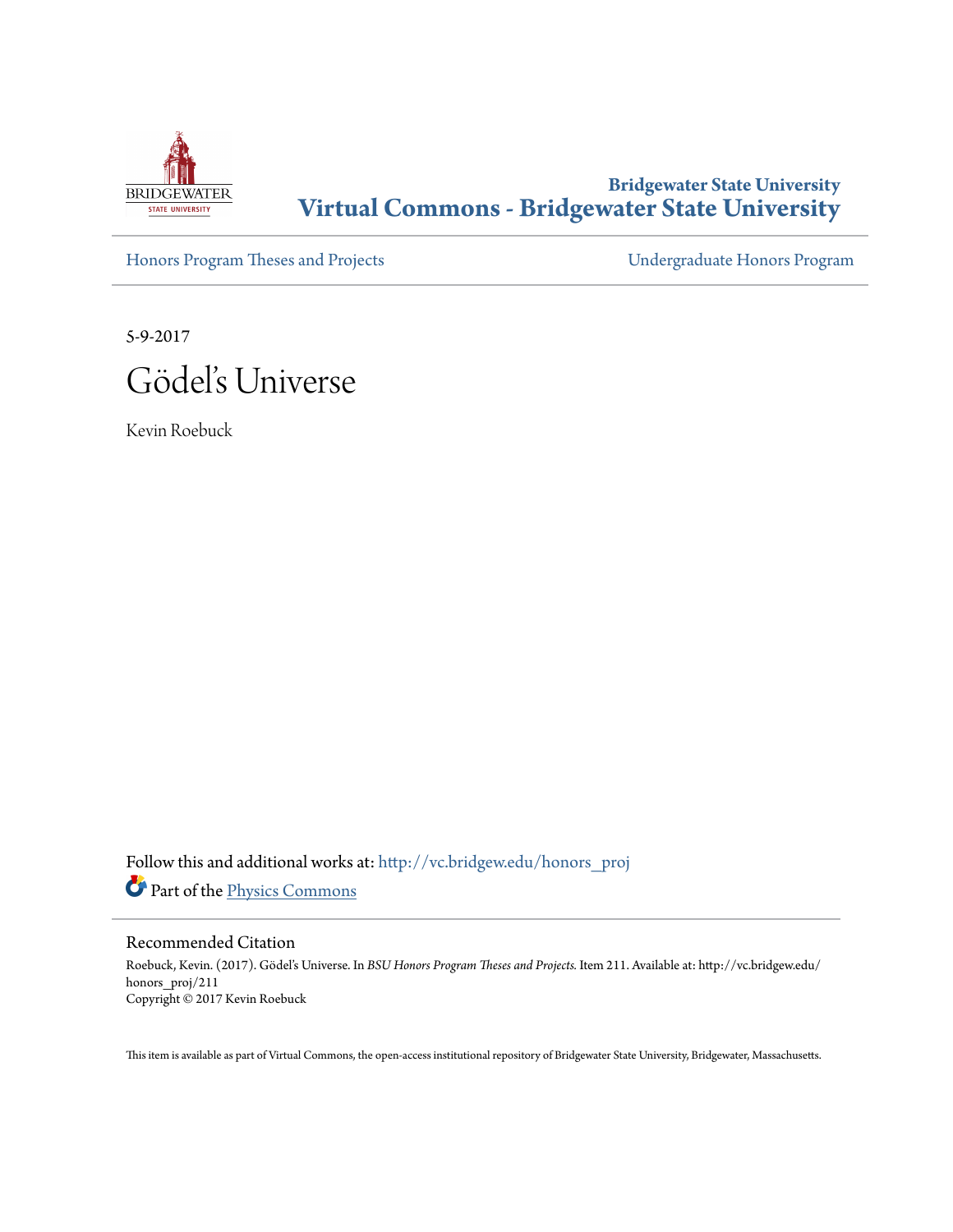Gödel's Universe

Kevin Roebuck

Submitted in Partial Completion of the Requirements for Commonwealth Honors in Physics

Bridgewater State University

May 9, 2017

Dr. Thomas Kling, Thesis Director Dr. Ed Deveney, Committee Member Dr. Jeff Williams, Committee Member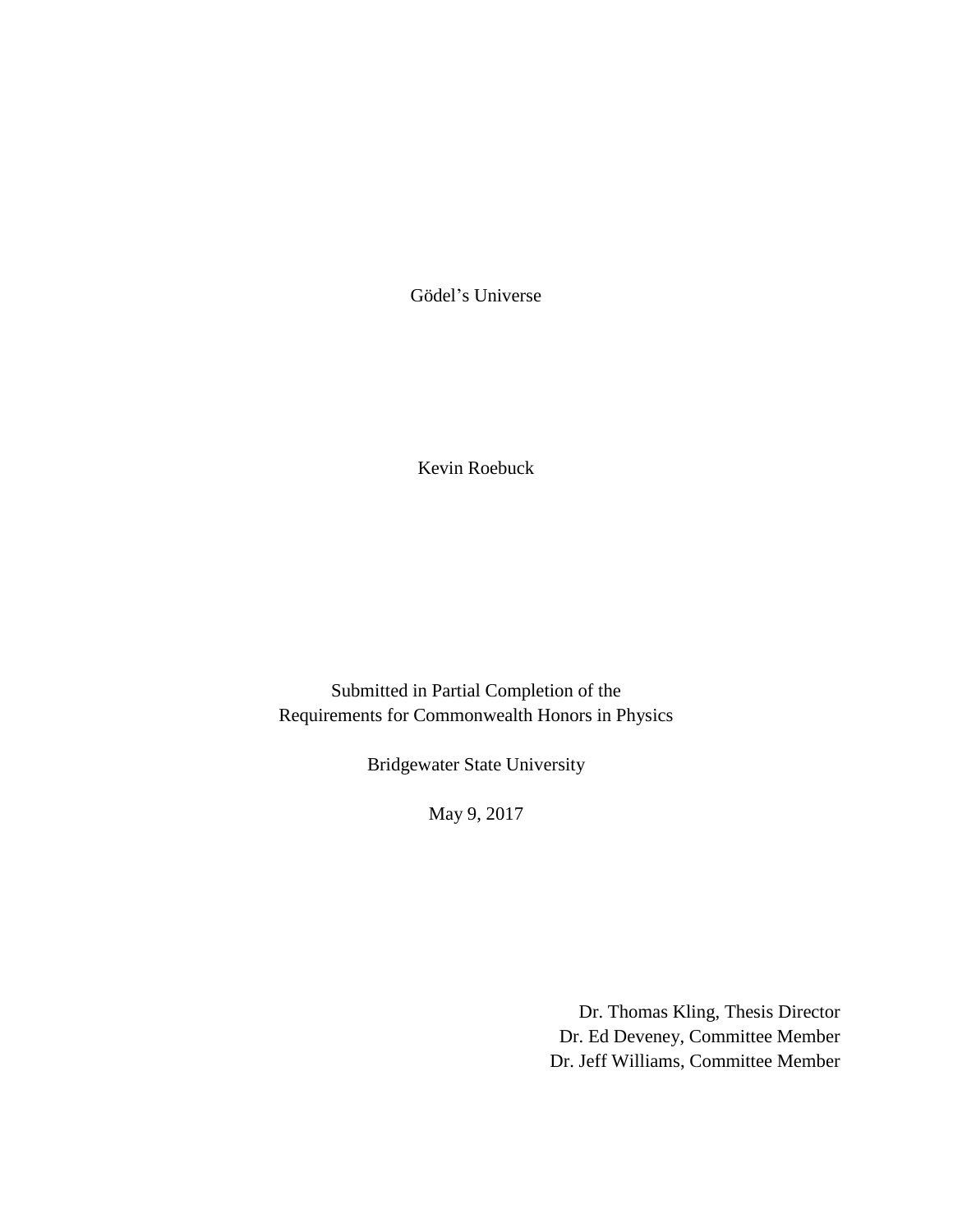# Gödel's Universe

Kevin Roebuck

Spring 2017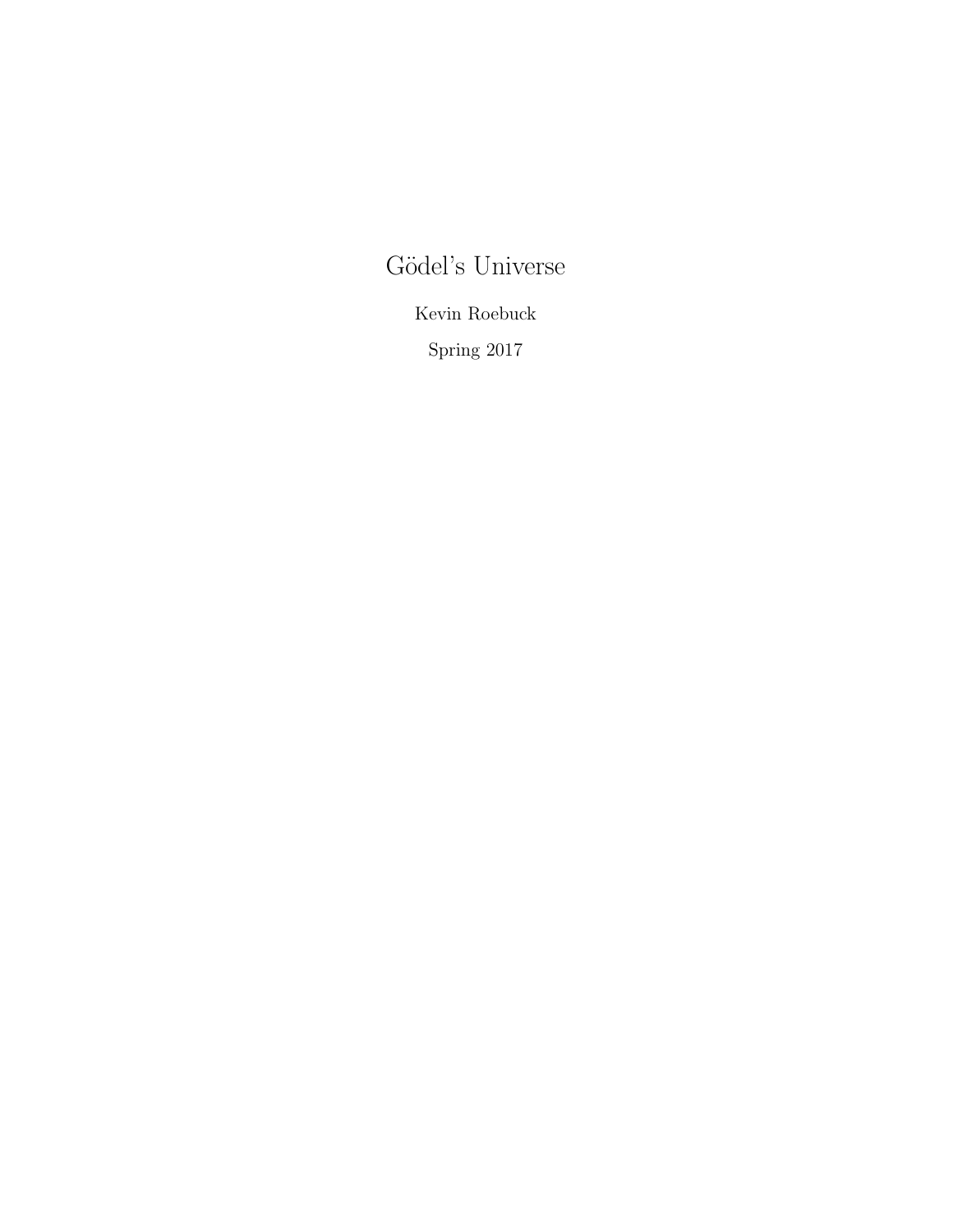# Contents

| 1 History of general relativity             | 1  |
|---------------------------------------------|----|
| 2 What is a spacetime?                      | 1  |
| 3 Cosmological solutions                    | 3  |
| 4 Robertson-Walker metric                   | 3  |
| 5 The Gödel metric                          | 4  |
| 6 Equations of motion & boundary conditions | 5  |
| 7 Numerical Integration                     | 7  |
| 8 Wave Fronts of Constant Time              | 9  |
| 9 Wave Fronts of Constant Distance          | 11 |
| 10 Discussion                               | 12 |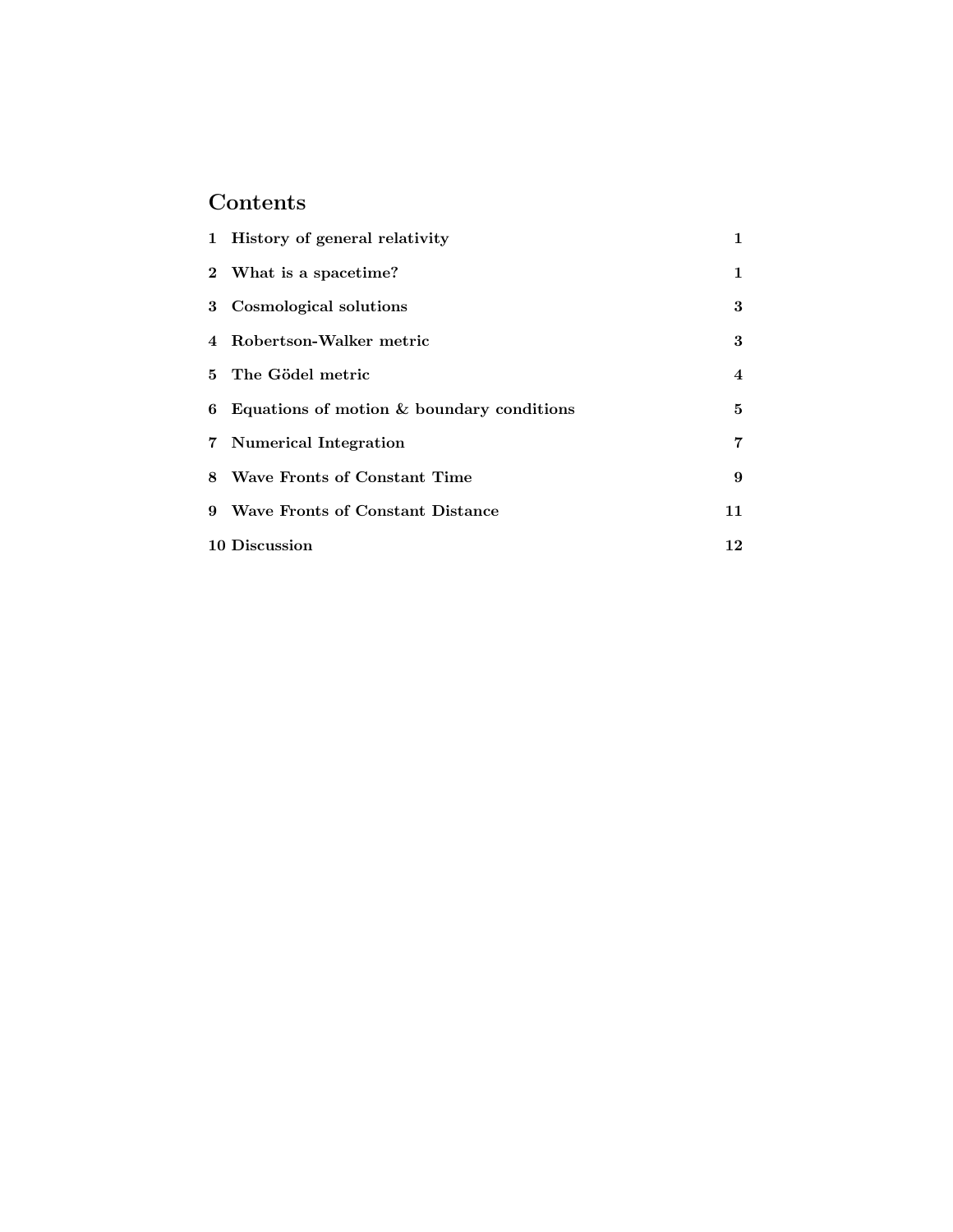#### Abstract

In this thesis, a brief introduction of Albert Einstein's general theory of relativity is given. Included is a historical background of the theory and descriptions of spacetimes and cosmological models. From there, wave fronts of null geodesics in the Gödel metric emitted from point sources both at, and away from, the origin are examined to show the rotational and non-causal features of the Gödel spacetime. For constant time wave fronts emitted by sources away from the origin, we find blue sky metamorphoses where spatially disconnected portions of the wave front appear, connect to the main wave front, and then later break free and vanish. These blue sky metamorphoses in the constant time wave fronts highlight the non-causal properties of the Gödel metric. We also introduce a concept of physical distance along the null geodesics, in which the blue sky metamorphoses do not occur.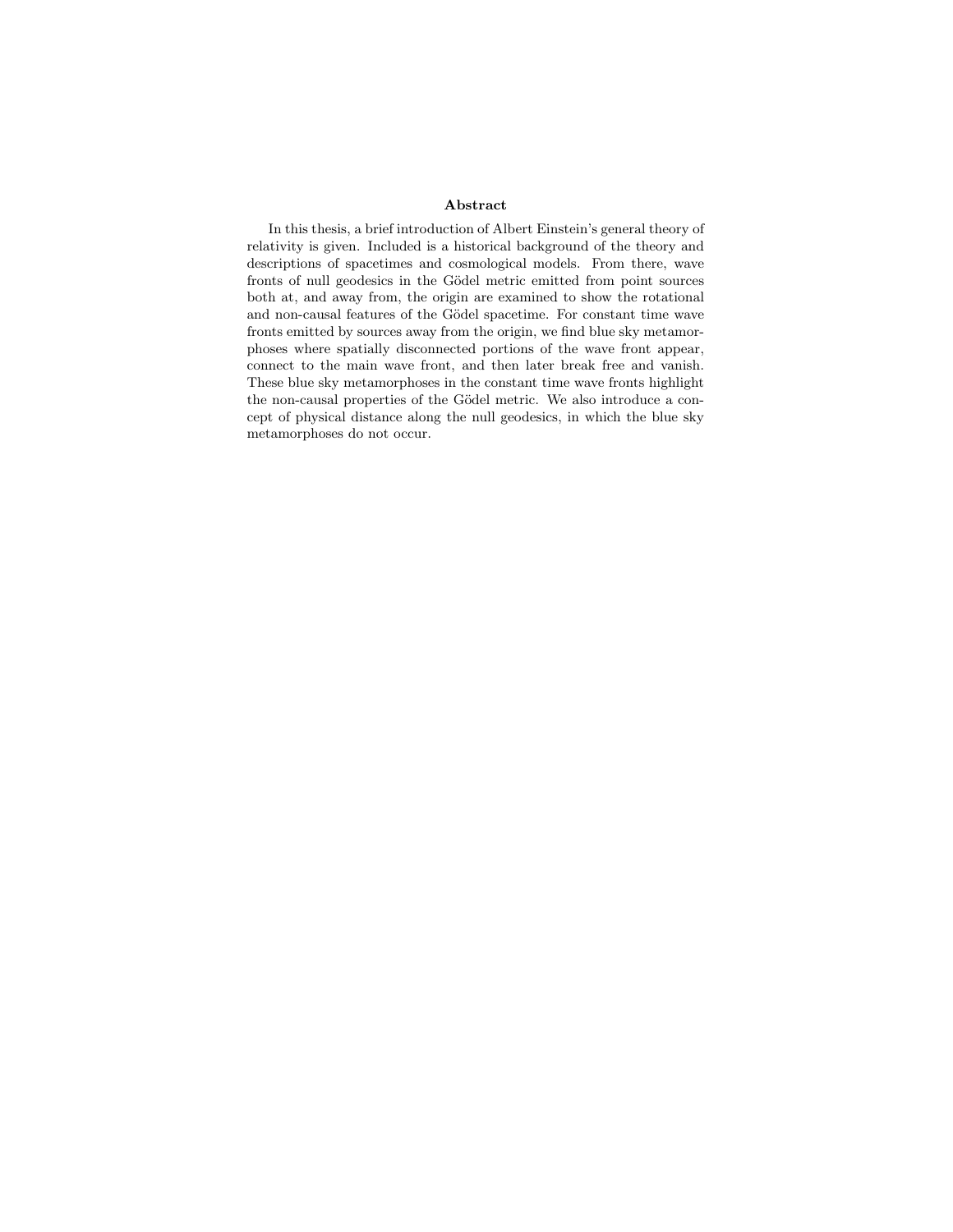#### 1 History of general relativity

The origins of general relativity, Albert Einstein's classical theory of gravity [Einstein (1916)], can be traced to the conceptual revolution that followed Einstein's introduction of special relativity in 1905. Newton's centuries-old gravitational force law describes the magnitude of attraction between two bodies of mass  $m_1$  and  $m_2$  as

$$
F = \frac{Gm_1m_2}{r^2},\tag{1}
$$

where  $r$  is the distance between them and  $G$  is Newton's gravitational constant. Since the force on one mass depends on the position of the other mass at the same time, the force is an instantaneous interaction. This instantaneous signal is prohibited by special relativity, where no signal can travel faster than the speed of light. One might ask why anyone would switch from the wildly successful Newtonian view for this strange new relativistic view. One of the most compelling cases for relativity comes in the form of Maxwell's equations [Maxwell (1865)]. Maxwell's equations, together with the Lorentz force law, summarize the entire theoretical content of electrodynamics and are consistent with special relativity. As such, Newtonian gravity is, at best, an approximation to a more fundamental theory [Hartle (2003)].

Albert Einstein published his theory of gravitation, general relativity, in 1916. Einstein saw that the experimental fact that all bodies fall with the same acceleration in a gravitational field naturally led to an understanding of gravity in terms of the curvature of the union of space and time-spacetime. The theory explains gravity as a consequence of the curvature of spacetime, while in turn spacetime is a consequence of the presence of matter. To accurately describe the curvature of spacetime requires the use of differential geometry, in which scalars and vectors are expressed in terms of tensors. The equations

$$
\left(R_{ab} - \frac{1}{2}Rg_{ab}\right) + \Lambda g_{ab} = 8\pi T_{ab} \tag{2}
$$

are called the Einstein field equations, where  $R_{ab}$  is the Ricci curvature tensor, R is the Ricci curvature scalar,  $g_{ab}$  is the metric tensor,  $\Lambda$  is the cosmological constant, and  $T_{ab}$  is the energy-momentum tensor. The expression on the left describes the curvature of spacetime as determined by the metric, while the expression on the right describes the energy/matter content of spacetime [Hawking & Ellis(1973)].

#### 2 What is a spacetime?

In everyday life, the space around us is often thought of in terms of flat, threedimensional Euclidean space. In Euclidean space, every point is determined by three spatial coordinates, with the distance between two points given by the line element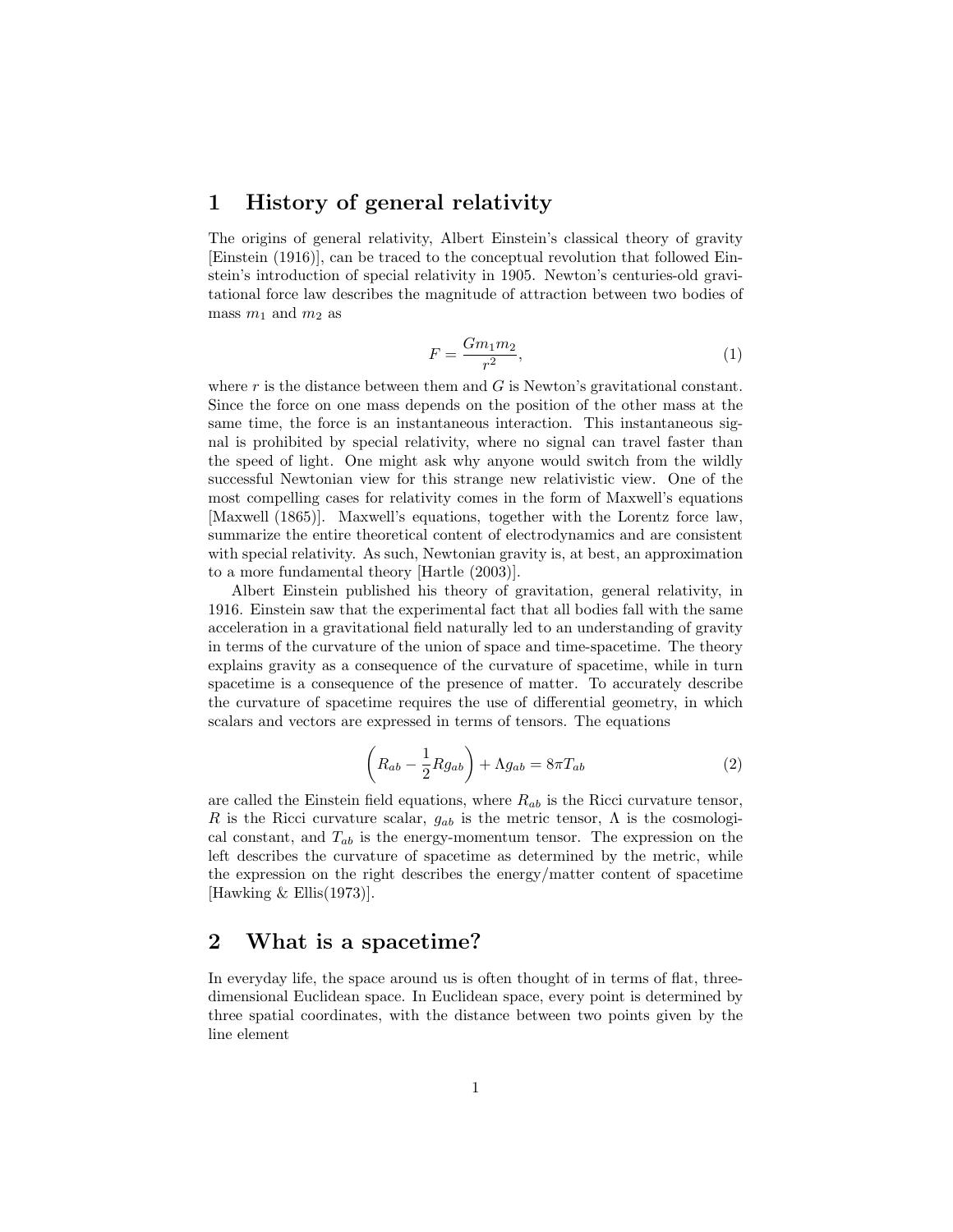$$
ds^2 = dx^2 + dy^2 + dz^2.
$$
 (3)

A spacetime, then, is a system of coordinates that also includes a fourth, temporal coordinate. A given set of coordinates in this form is called an event. As known from differential geometry, the local neighborhood of points on a curved surface can be approximated by a plane. In a similar way, a curved spacetime can be locally approximated by a flat spacetime. The interval between two events of flat spacetime, better known as Minkowski space, may then be given locally as

$$
ds^2 = -dt^2 + dx^2 + dy^2 + dz^2.
$$
 (4)

Note that the temporal and spatial coordinates differ in sign from each other and may be in the form  $(+, -, -, -)$  or  $(-, +, +, +)$ . This form is necessary for the line element to be preserved under transitions between inertial frames (relative motion with constant velocity). These transitions are more commonly referred to as Lorentz transformations, and may be rotations or translations in four-space.

Though all curved spacetimes may be approximated as a plane locally, the spacetime of our universe is most certainly curved. This curvature may be expressed as

$$
ds^2 = \sum_{a=0}^{\infty} \sum_{b=0}^{\infty} g_{ab} dx^a dx^b \equiv g_{ab} dx^a dx^b,
$$
 (5)

where x is the vector  $(t, x, y, z)$  and  $g_{ab}$  is the metric tensor. By assuming that the indices go over the values 0-3, we can remove the summation signs. The components of the metric tensor, which is needed to define distance along a curve when we are in non-cartesian coordinate systems, form a 4 x 4 matrix. As an example, the metric for Minkowski space is as follows:

$$
g_{ab} = \left| \begin{array}{rrrr} -1 & 0 & 0 & 0 \\ 0 & 1 & 0 & 0 \\ 0 & 0 & 1 & 0 \\ 0 & 0 & 0 & 1 \end{array} \right|.
$$

The metric determines particle motion, and Newton's Law of Gravity,

$$
\nabla^2 \phi = 4\pi G \rho,\tag{6}
$$

where  $\phi$  is the gravitational potential, G is the universal gravitational constant, and  $\rho$  is a continuous mass density, suggests that mass must fix the metric. Thus a tensor built from the metric and/or its derivatives that can substitute for  $\nabla^2 \phi$  in Newton's theory is needed. The metric tensor alone is not sufficient since coordinates can always be found such that the metric tensor becomes the Minkowski metric, which cannot simultaneously describe situations with and without mass. The first derivatives are not enough either as it can be shown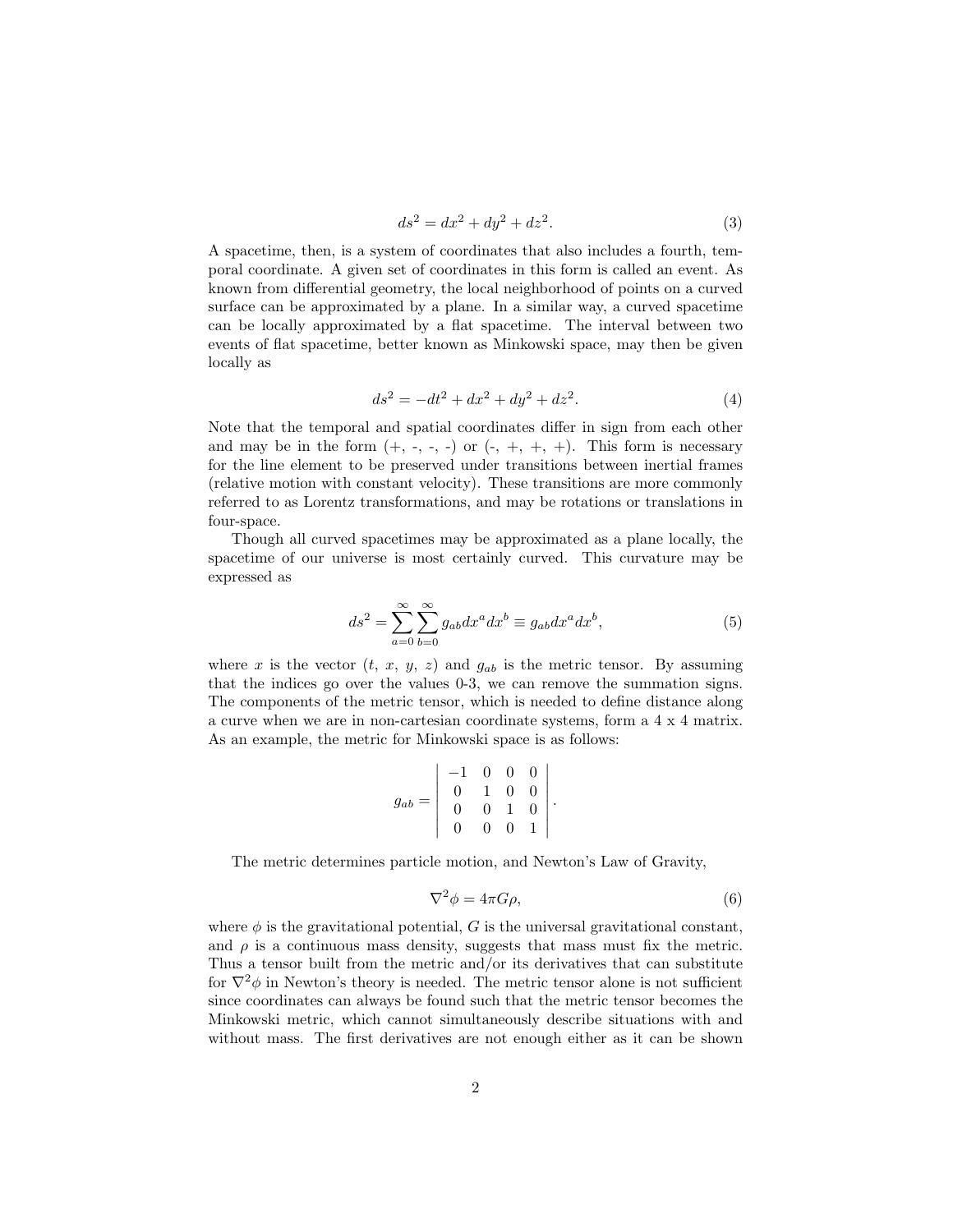that coordinates can always be found in which the first derivatives are equal to zero. Thus, since the second derivatives cannot be shown to be zero with a clever choice of coordinates, it is clear that the tensor must include at least second derivatives of the metric [Alexander (2016)]. The result is the Ricci curvature tensor

$$
R_{\alpha\beta} = \frac{\partial \Gamma_{\alpha\beta}^{\gamma}}{\partial x^{\gamma}} - \frac{\partial \Gamma_{\alpha\gamma}^{\gamma}}{\partial x^{\beta}} + \Gamma_{\alpha\beta}^{\gamma} \Gamma_{\gamma\delta}^{\delta} - \Gamma_{\alpha\delta}^{\gamma} \Gamma_{\beta\gamma}^{\delta}, \tag{7}
$$

where the coefficients  $\Gamma_{ij}^k$  are the Christoffel symbols, which are constructed from the metric and its first derivatives

$$
g_{\alpha\delta}\Gamma^{\delta}_{\beta\gamma} = \frac{1}{2} \left( \frac{\partial g_{\alpha\beta}}{\partial x^{\gamma}} + \frac{\partial g_{\alpha\gamma}}{\partial x^{\beta}} - \frac{\partial g_{\beta\gamma}}{\partial x^{\alpha}} \right). \tag{8}
$$

If the metric is not diagonal, the matrix inverse of the metric has to be computed to solve the linear equation for the Γ's [Hartle (2003)].

### 3 Cosmological solutions

Because of the complexity of the field equations, one cannot find exact solutions except in spaces of rather high symmetry. Exact solutions are also idealized in that any region of spacetime is likely to contain many forms of matter, while one can obtain exact solutions only for rather simple matter content. Nevertheless, exact solutions give an idea of the qualitative features that can arise in GR, and so of possible properties of realistic solutions of the field equations [Stephani et al. (2003)].

A cosmological solution is a pseudo-Riemannian manifold with certain tensor fields that satisfies the Einstein field equations (Eq. 2). Any spacetime metric is a solution if no restriction is imposed on the energy-momentum tensor, since the field equations become just a definition of  $T_{ab}$ . Thus, assumptions about  $T_{ab}$  must be made, such as imposing symmetry conditions, like homogeneity (the curvature of any two points for a given time is the same) and isopetry (the universe looks the same in all directions), on the metric by restricting the algebraic structure of the Riemann tensor, adding field equations for the matter variables, or imposing initial and boundary conditions [Carroll (2001)]. Cosmological models typically show a universe to be approximately homogenous and isotropic on spatial distance scales above several hundred megaparsecs. Matter and radiation in galaxies, for example, are often approximated by smooth density distributions that are exactly uniform in space. As such, comsological models are designed to model what a given universe looks like on average.

#### 4 Robertson-Walker metric

In cosmology, it is often assumed that our universe is, on a large enough scale, homogeneous and isotropic. From these assumptions, it can be shown that the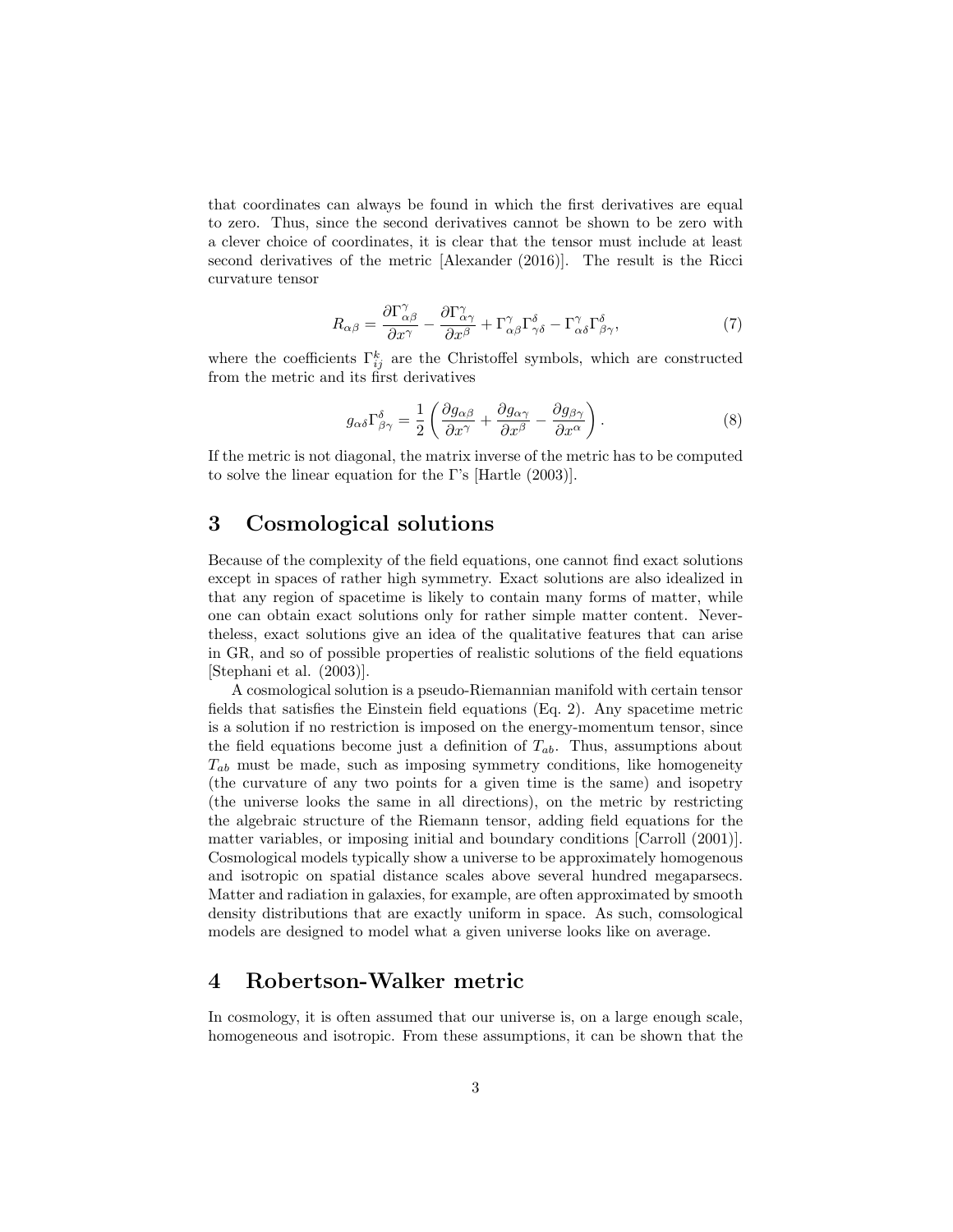metric takes the form

$$
ds^{2} = -dt^{2} + a^{2}(t) \left[ \frac{dr^{2}}{1 - kr^{2}} + r^{2}(d\theta^{2} + sin^{2}(\theta)d\phi^{2}) \right],
$$
 (9)

the Robertson-Walker (RW) metric. Note that this metric is described using spherical coordinates in which the spatial position of a point is specified by a radial component, r, and polar angle,  $\theta$ , and an azimuthal angle,  $\phi$ . While the metric can be described using any coordinate system, it turns out to be more useful and natural to use spherical coordinates. The constant  $k$  is related to the curvature of space and can be  $-1$ , 0, or  $+1$ .

$$
k = \begin{cases} -1, & \text{open universe;} \\ 0, & \text{flat universe;} \\ +1, & \text{closed universe.} \end{cases}
$$

The  $k = -1$  case describes an open universe, which is one with negative spatial curvature (described by hyperbolic space);  $k = 0$  is a flat universe with no spatial curvature; and  $k = +1$  is a closed universe with positive curvature analagous to the surface of a sphere. The function  $a(t)$  is the scale factor, which describes the relative size of spatial surfaces. If  $a(t)$  increases in time, the line element Eq. 9 describes an expanding universe, which is the case for the universe we live in. Also note that the above coordinates are comoving, meaning that a point which is at rest in the preferred frame of the universe has  $(r, \theta, \phi)$  constant.

The symmetry of the RW solutions requires that the energy-momentum tensor has the form of a perfect fluid whose density  $\mu$  and pressure p are functions of the time coordinate only. This fluid can be thought of as a smoothed out approximation to the matter in the universe. The equation of conservation of energy takes the form

$$
\mu = -\frac{3(\dot{\mu} + p)\dot{a}}{a}.\tag{10}
$$

From this, it follows that the density decreases as the universe expands, and conversely that the density was higher in the past [Kurki-Suonio (2012)].

#### 5 The Gödel metric

In 1949, Austrian mathematician Kurt Gödel introduced an exact solution of the Einstein field equations, in that there is homogeneity and isotropy about every point, that described a universe with rotational and non-causal features [Gödel(1949)]. In the Gödel universe, the spacetime rotates around every point, with increasing rotation as the distance from the observer increases. The study of Gödel's metric played an important historical role in understanding Mach's principle [Earman (1995)].

Though the Gödel universe is generally considered to be an unsuitable cosmological solution, it has a number of interresting properties that allow it to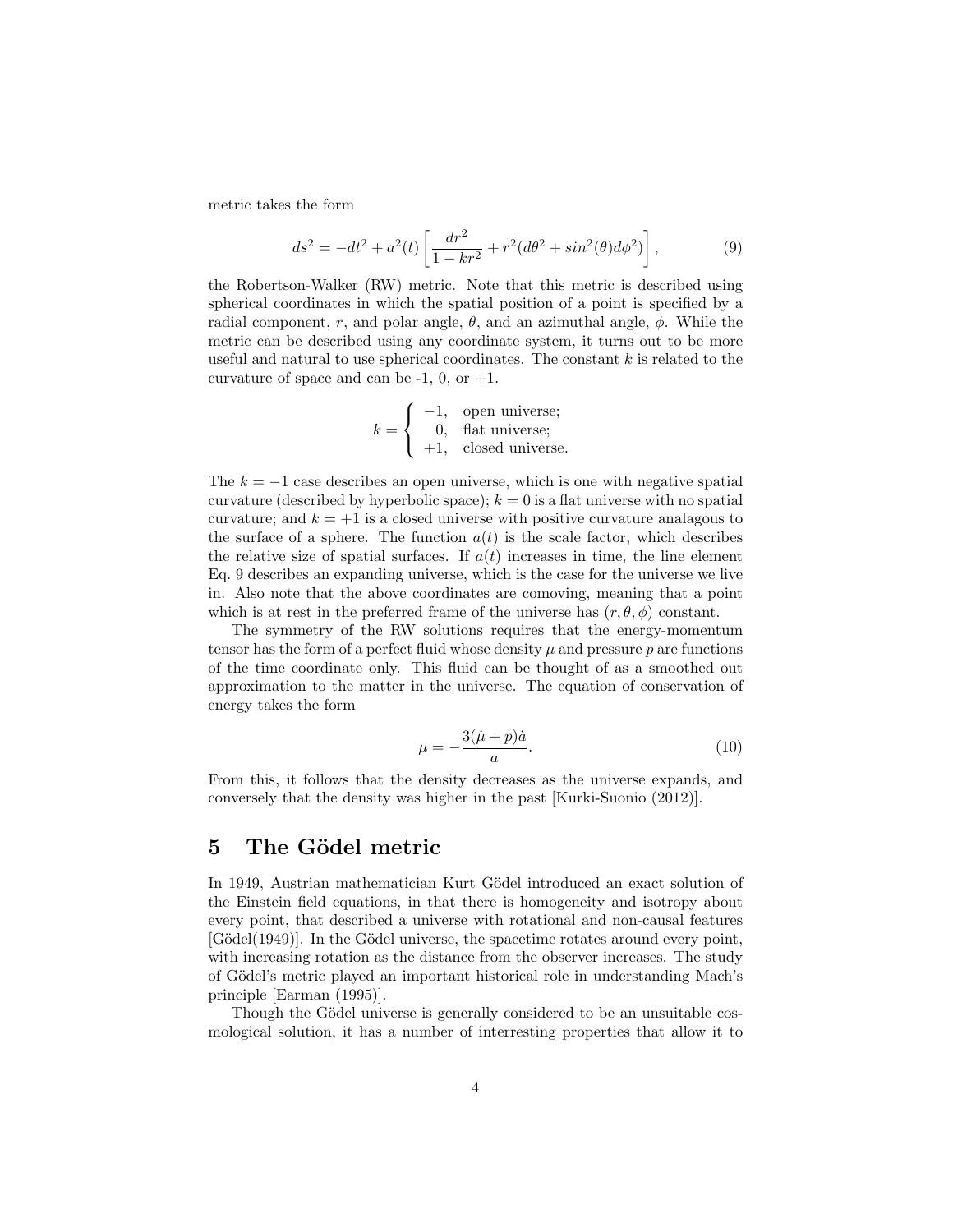serve as a test-bed for physics in other, more relevant and sometimes more complicated, spacetimes. The rotational properties, manifested in the metric by off-diagonal  $dtd\phi$  terms, allow for closed time-like curves when the radius, r, off-diagonal *ata* $\varphi$  terms, allow for closed time-like curves when the radius, r, is greater than  $\log(1 + \sqrt{2})$  [Hawking & Ellis(1973)]. An object following one of these curves would eventually end up at the exact moment in the past that it began the journey, implying that causality is not preserved. The existence of closed time-like curves makes this metric similar to the extreme Kerr (spin parameter  $a^2 > m^2$ ) solution.

#### 6 Equations of motion & boundary conditions

The Gödel spacetime metric is given by

$$
ds^{2} = dz^{2} - \frac{2}{\omega^{2}} dt^{2} + \frac{2}{\omega^{2}} dr^{2} - \frac{2}{\omega^{2}} \left( \sinh^{4} r - \sinh^{2} r \right) d\phi^{2} + \frac{4\sqrt{2}}{\omega^{2}} (\sinh^{2} r) dt d\phi,
$$
\n(11)

where  $\omega$  is the vorticity of a pressure-free perfect fluid [Hawking & Ellis(1973)]. Due to the rotational symmetry of the metric, cylindrical coordinates are used Due to the rotational symmetry or the metric, cylindrical coordinates are used<br>here. In these coordinates, there is a closed null curve at  $r_G = \log(1 + \sqrt{2})$ and invariance under changes in z. To find the null geodesics, we consider the Lagrangian

$$
\mathcal{L} = \frac{1}{2} g_{ab} \dot{x}^a \dot{x}^b = 0
$$
  
=  $\frac{1}{2} \dot{z}^2 - \frac{\dot{t}^2}{\omega^2} + \frac{\dot{r}^2}{\omega^2} - \frac{1}{\omega^2} \left( \sinh^4 r - \sinh^2 r \right) \dot{\phi}^2 + \frac{2\sqrt{2}}{\omega^2} (\sinh^2 r) \dot{t} \dot{\phi}, (12)$ 

where the dot denotes the derivative with respect to an affine parameter  $\lambda$ . From this, we have four Euler-Lagrange equations  $(t, r, \phi, \text{and } z)$ , of the form

$$
\frac{\partial \mathcal{L}}{\partial q} = \frac{d}{d\lambda} \frac{\partial \mathcal{L}}{\partial \dot{q}}
$$
(13)

which yield five 1st order ODEs and three constants of integration. The Euler-Lagrange equation for  $z$  is easily solved for  $\dot{z}$ , since momentum is conserved in the x direction:

$$
\dot{z} = p_z. \tag{14}
$$

The Euler-Lagrange equation for r becomes

$$
\ddot{r} = \left(-2\sinh^3 r \cosh r + \sinh r \cosh r\right) \dot{\phi}^2 + 2\sqrt{2}(\sinh r \cosh r) \dot{t} \dot{\phi}.
$$
 (15)

The Euler-Lagrange equations for t and  $\phi$  are more complicated. The  $\dot{t}\phi$ term means that the Euler-Lagrange equations for t and  $\phi$  are coupled: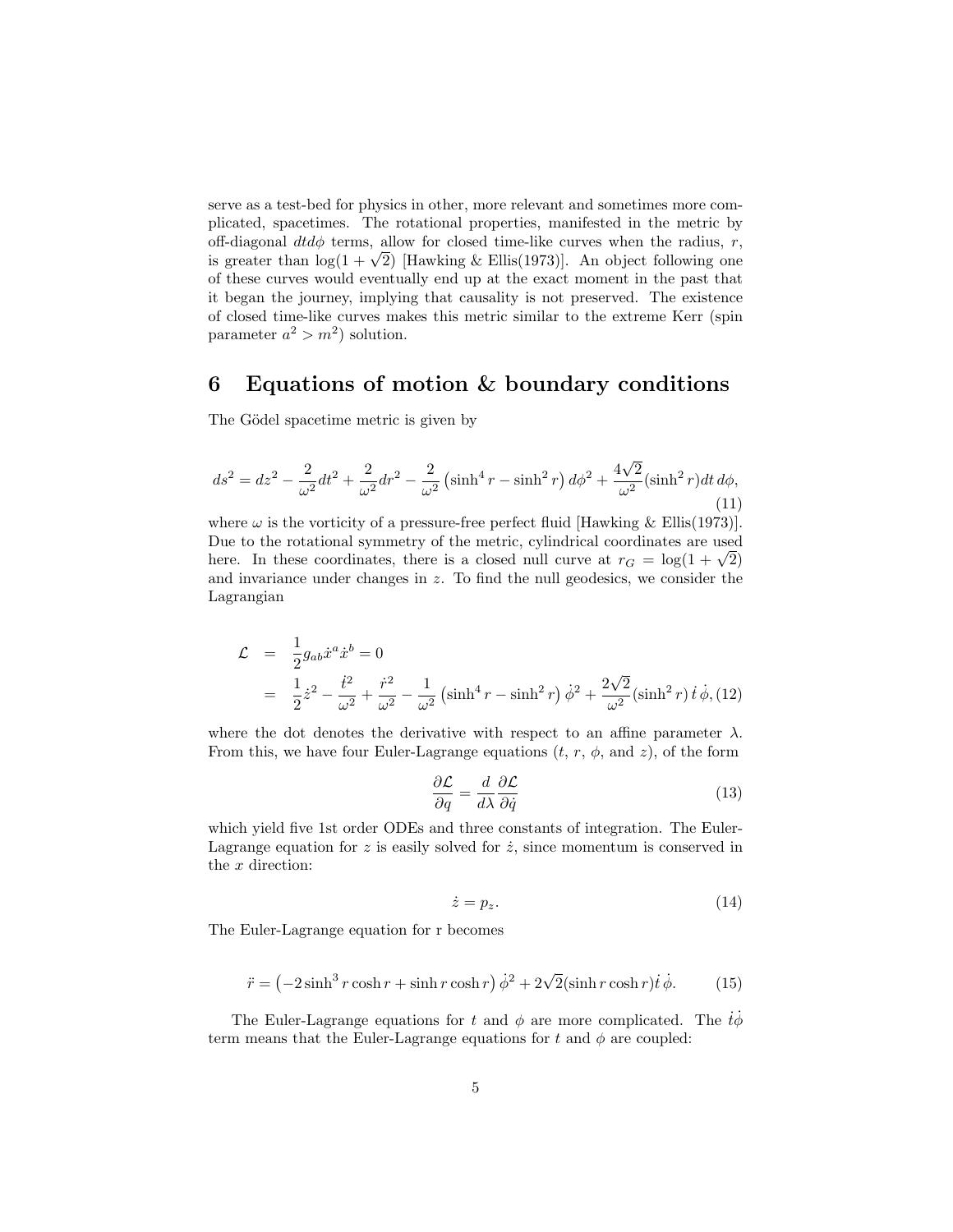$$
\frac{-2}{\omega^2} \left(\sinh^4 r - \sinh^2 r\right) \dot{\phi} + \frac{2\sqrt{2}}{\omega^2} \left(\sinh^2 r\right) \dot{t} = p_\phi \tag{16}
$$

$$
\frac{2\sqrt{2}}{\omega^2}(\sinh^2 r)\dot{\phi} - \frac{2}{\omega^2}\dot{t} = -p_t.
$$
 (17)

The negative sign in front of  $p_t$  allows positive time to be associated with generally increasing t values. After algebraically solving for  $t$  and  $\phi$  and introducing  $v_r = \dot{r}$ , we end up with five first order ordinary differential equations for light rays in the Gödel spacetime:

$$
\dot{z} = p_z \tag{18}
$$

$$
\dot{r} = v_r \tag{19}
$$
\n
$$
\dot{v}^2 \left( \sqrt{2} n_t - n_t (1 - \sinh^2 r) \right)
$$

$$
\dot{t} = \frac{\omega^2}{2} \left( \frac{\sqrt{2} p_\phi}{1 + \sinh^2 r} + \frac{p_t (1 - \sinh^2 r)}{1 + \sinh^2 r} \right) \equiv f_t \tag{20}
$$

$$
\dot{\phi} = \frac{\omega^2}{2} \left( \frac{p_\phi}{\sinh^2 r \left( 1 + \sinh^2 r \right)} + \frac{\sqrt{2} p_t}{1 + \sinh^2 r} \right) \equiv f_\phi \tag{21}
$$

$$
\dot{v}_r = \left(-2\sinh^3 r \cosh r + \sinh r \cosh r\right) f_\phi^2 + 2\sqrt{2} \sinh r \cosh r f_t f_\phi. (22)
$$

Wave fronts of null geodesics emitted from the origin at  $r<sub>o</sub> = 0$  as well as wave fronts for general points away from the origin but within the closed null wave fronts for general points away from the origin but within the closed null curve at  $r_G = \log(1 + \sqrt{2})$  are examined. The condition that the geodesics are null geodesics is enforced by setting the Lagrangian to zero at  $s = 0$ , which we enforce by solving Eq. 12 for  $v_r$  at the initial point. This leads to

$$
v_{ro} = \pm \sqrt{f_{to}^2 - \frac{\omega^2}{2}p_z^2 + (\sinh^4 r_o - \sinh^2 r_o)f_{\phi o}^2 - 2\sqrt{2}(\sinh^2 r_o)f_{\phi o}f_{to}}
$$
 (23)

where  $r_o$  is the initial radius and  $f_{to}$  and  $f_{\phi o}$  are the functions defined in Eqs. 20 and 22 evaluated at the initial radius. By requiring the term under the square root to be greater than or equal to zero, limits will be set on the initial momentum  $p_z$  and  $p_\phi$ .

For null geodesics at, or passing through, the origin, the angular momentum  $p_{\phi}$  must be zero so that the sinh<sup>2</sup> r term in the denominator of  $f_{\phi}$  in Eq. 22 does not lead to an infinity. The initial conditions for null geodesics beginning at the origin consist of  $r_o = 0$ ,  $t_o = 0$ , and  $z_o = 0$ , where Eq. 23 is then

$$
v_{ro} = +\frac{\omega}{2} \sqrt{\omega^2 p_t^2 - 2p_z^2}.
$$
 (24)

From this, the range of the z momentum,  $-\sqrt{\omega^2 p_t^2/2} < P_z < +\sqrt{\omega^2 p_t^2/2}$ , is implied. The time momentum,  $p_t$ , is free to take any value, so we can choose  $p_t=1$  and  $\omega=1$ . At the origin, the initial value of  $\phi$  is free, and different choices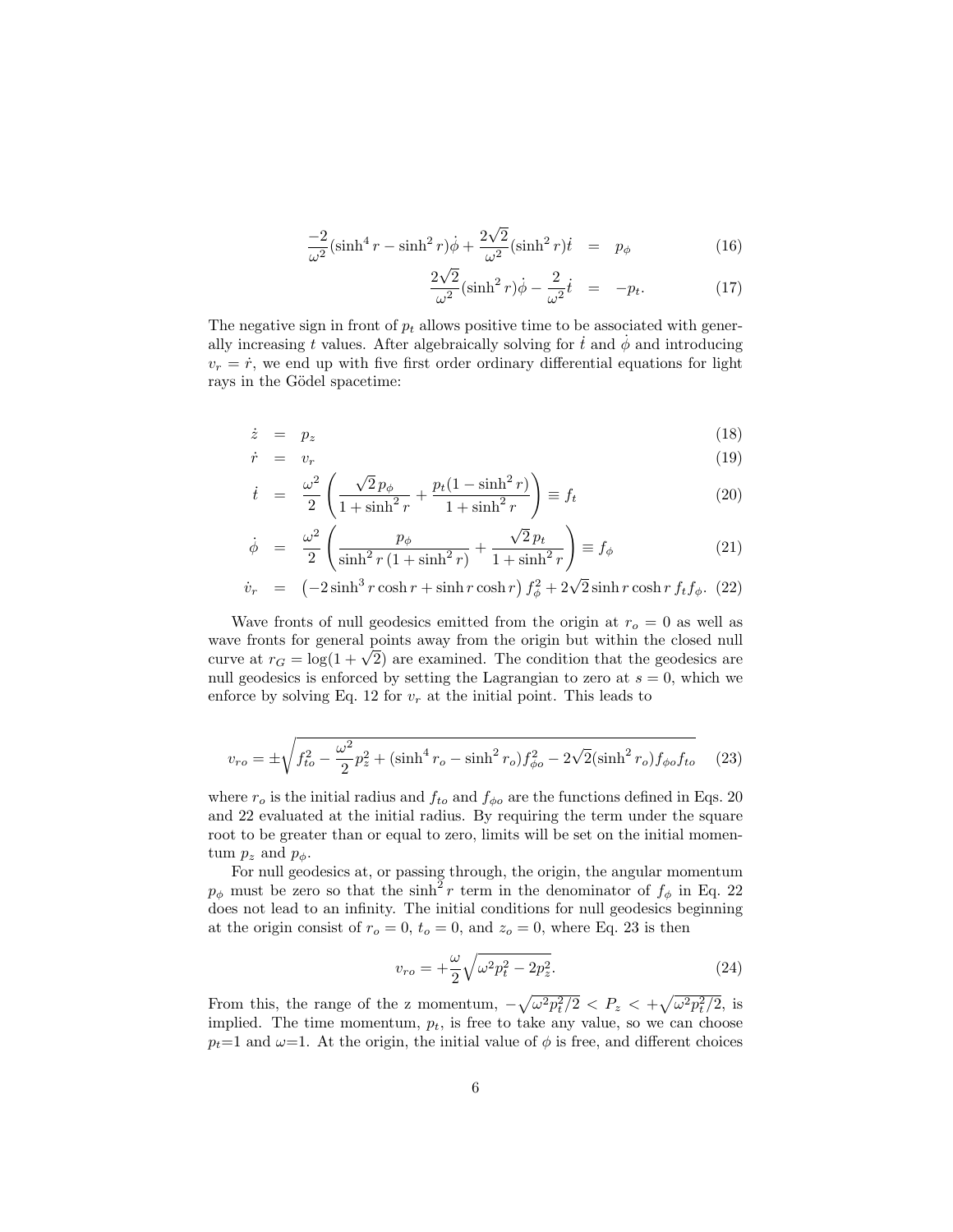of  $\phi_o$  in the range  $0 < \phi_o < 2\pi$  result in a circle's worth of different null geodesics spanning the  $z = 0$  plane.

Null geodesics beginning at  $r_o \neq 0$  have different initial conditions and limitations on the momenta. The null geodesic condition is first enforce by setting  $v_{ro}$  as in Eq 23. To ensure  $v_{ro}$  is real, the z momentum is restricted to

$$
|p_z| < \sqrt{\frac{2}{\omega^2} \left( f_{to}^2 + (\sinh^4 r_o - \sinh^2 r_o) f_{\phi p}^2 - 2\sqrt{2} \sinh^2 r_o f_{to} f_{\phi o} \right)}.\tag{25}
$$

Requiring the radicand in Eq. 25 to be positive yields the range of momentum  $p_{\phi}$ .

$$
p_{\phi \pm} = p_t \sinh^2 r_o \left( \sqrt{2} \pm \sqrt{2 + \frac{1 - \sinh^2 r_o}{\sinh^2 r_o}} \right).
$$
 (26)

Since there are no restrictions on  $p_t$ , we generally set  $p_t = 1$  to ensure that time increases. Choosing an initial  $p_{\phi}$  within the limits defined by Eq. 26 and thus a value of  $p_z$  in the range given by Eq. 25 results in a sphere's worth of null geodesics originating at a point  $(t_o = 0, r_o \neq 0, \phi_o = 0, z_o = 0)$ . Equation 23 then sets  $v_{ro}$  for initially incoming and outgoing null rays.

#### 7 Numerical Integration

In order to integrate the null geodesics, a modification of the Runge-Kutta-Fehlberg 4-5 adaptive step-size approach is implemented. The classical fourthorder Runge-Kutta formula is given by

$$
k_1 = hf(x_n, y_n)
$$
  
\n
$$
k_2 = hf(x_n + \frac{h}{2}, y_n + \frac{k_1}{2})
$$
  
\n
$$
k_3 = hf(x_n + \frac{h}{2}, y_n + \frac{k_2}{2})
$$
  
\n
$$
k_4 = hf(x_n + h, y_n + k_3)
$$
  
\n
$$
y_{n+1} = y_n + \frac{k_1}{6} + \frac{k_2}{3} + \frac{k_3}{3} + \frac{k_4}{6} + O(h^5),
$$
\n(27)

which advances a solution from  $x_n$  to  $x_{n+1} \equiv x_{n+h}$ , where h is the step size. For a set of n differential equations, the values of the independent variables are inputted, which yield new values which are stepped by a stepsize  $h$  (which can be positive or negative). To calculate the right-hand side, function derivatives and values of the derivatives at the starting point are needed. Also of note is that the Runge-Kutta method treats every step in a sequence of steps in identical manner. Prior behavior of a solution is not used in its propagation, since any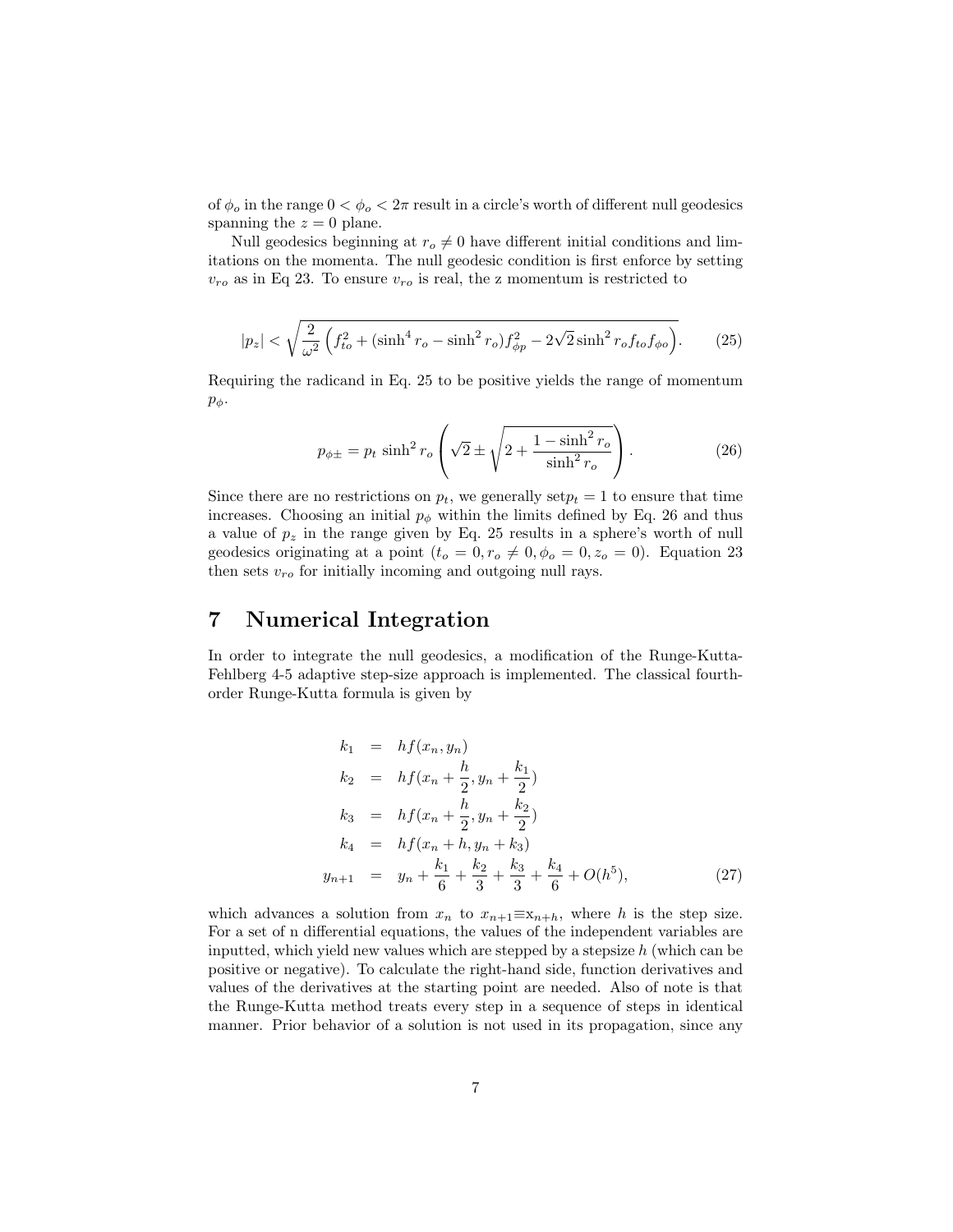point along the trajectory of an ordinary differential equation can serve as an initial point [Press (1992)].

All of the code for this research was written in  $C_{++}$ . The snippet of code in Fig. 1 is an example of a fourth order Runge-Kutta method before the adaptive step size was implemented. The ray handler, which sets the initial conditions of each individual light ray in a given wave front, is shown in Fig. 2.

```
\Boxvoid GodelRav::dump(std::ostringstream &stream) {
       double x = r * cos(hhi):
       double y = r * sin(hii);
       \mathtt{stream} \ll \texttt{"Id: "} \ll \mathtt{getElementId()} \ll \texttt{"} \ \mathtt{Pz: "} \ll \mathtt{Pz} \ll \texttt{"} \ \mathtt{Pt: "} \ll \mathtt{Pt \ll \texttt{"} t: "} \ll \mathtt{t \ll \texttt{t} \ll \texttt{t} \ll \texttt{t} \ll \texttt{t} \ll \texttt{t} \ll \texttt{t} \ll \texttt{t} \ll \texttt{t} \ll \texttt{t} \ll \texttt{t} \ll \texttt{t} \ll \texttt{t} \ll \texttt{t} \ll \texttt{t} \ll \texttt{t} \ll \textttx: "\langle x, y \rangle" \langle x, y \rangle" \langle x, y \rangle" \langle x, y \rangle" \langle x, y \rangle" \langle x, y \rangle" \langle x, y \rangle" \langle x, y \rangle" \langle x, y \rangle" \langle x, y \rangle" \langle x, y \rangle" \langle x, y \rangle" \langle x, y \rangle" \langle x, y \rangle" \langle x, y \rangle" \langle x, y \rangle" \langle x, y \rangle" \langle x, y \rangle" \langle x, y \rangle" \langle x, y \rangle١J
  Void GodelRay::computeRay() {
       double klphi = h * fphi(Pphi, Pt, w, r);
       double klt = h * ft(Pphi, Pt, W, r);double klvr = h * vr_dot(Phi, Pt, w, r);double k1r = h * vr;double kiell = h * elidot(Pphi, Pt, w, r, Pz, vr);
       double k2phi = h * fphi(Pphi, Pt, w, r + k1r/2.0);
       double k2t = h * ft(Phi, Pt, W, r + klr/2.0);\texttt{double k2vr = h * vr\_dot(Pphi, Pt, w, r + klr/2.0)};double k2r = h * (vr + k1vr/2.0);
       double k2ell = h * elldot(Pphi, Pt, w, r + k1r/2.0, Pz, vr + k1vr/2.0);
       double k3phi = h * fphi(Pphi, Pt, w, r + k2r/2.0);
       double k3t = h * ft(Pphi, Pt, w, r + k2r/2.0);double k3vr = h * vr_dot(Pphi, Pt, w, r + k2r/2.0);double k3r = h * (vr + k2vr/2.0);double k3ell = h * elldot(Pphi, Pt, w, r + k2r/2.0, Pz, vr + k2vr/2.0);
       double k4phi = h * fphi(Pphi, Pt, w, r + k3r);double k4t = h * ft(Pphi, Pt, w, r + k3r);double k4vr = h * vr dot(Phi, Pt, w, r + k3r);double k4r = h * (vr + k3vr);double k4ell = h * elldot(Pphi, Pt, w, r + k3r, Pz, vr + k3vr);
       double x = r * cos(hhi):
       double y = r * sin(bhi):
       double dist = sqrt((x-0.5) * (x-0.5) + y*y;
                = phi + k1phi/6.0 + k2phi/3.0 + k3phi/3.0 + k4phi/6.0;
       phi
                 = t + k1t/6.0 + k2t/3.0 + k3t/3.0 + k4t/6.0;= vr + k1vr/6.0 + k2vr/3.0 + k3vr/3.0 + k4vr/6.0;
       \mathtt{vr}= r + k1r/6.0 + k2r/3.0 + k3r/3.0 + k4r/6.0;\mathbf rell = ell + k1ell/6.0 + k2ell/3.0 + k3ell/3.0 + k4ell/6.0;
                 = z + h * Pz;\mathbf{z}lambda = lambda + h:
```
Figure 1: An example of the coded Runge-Kutta method. Based on our equations of motion, this steps the rays forward producing new values for the various parameters. After numerous iterations, the values for the ray at each step are calculated.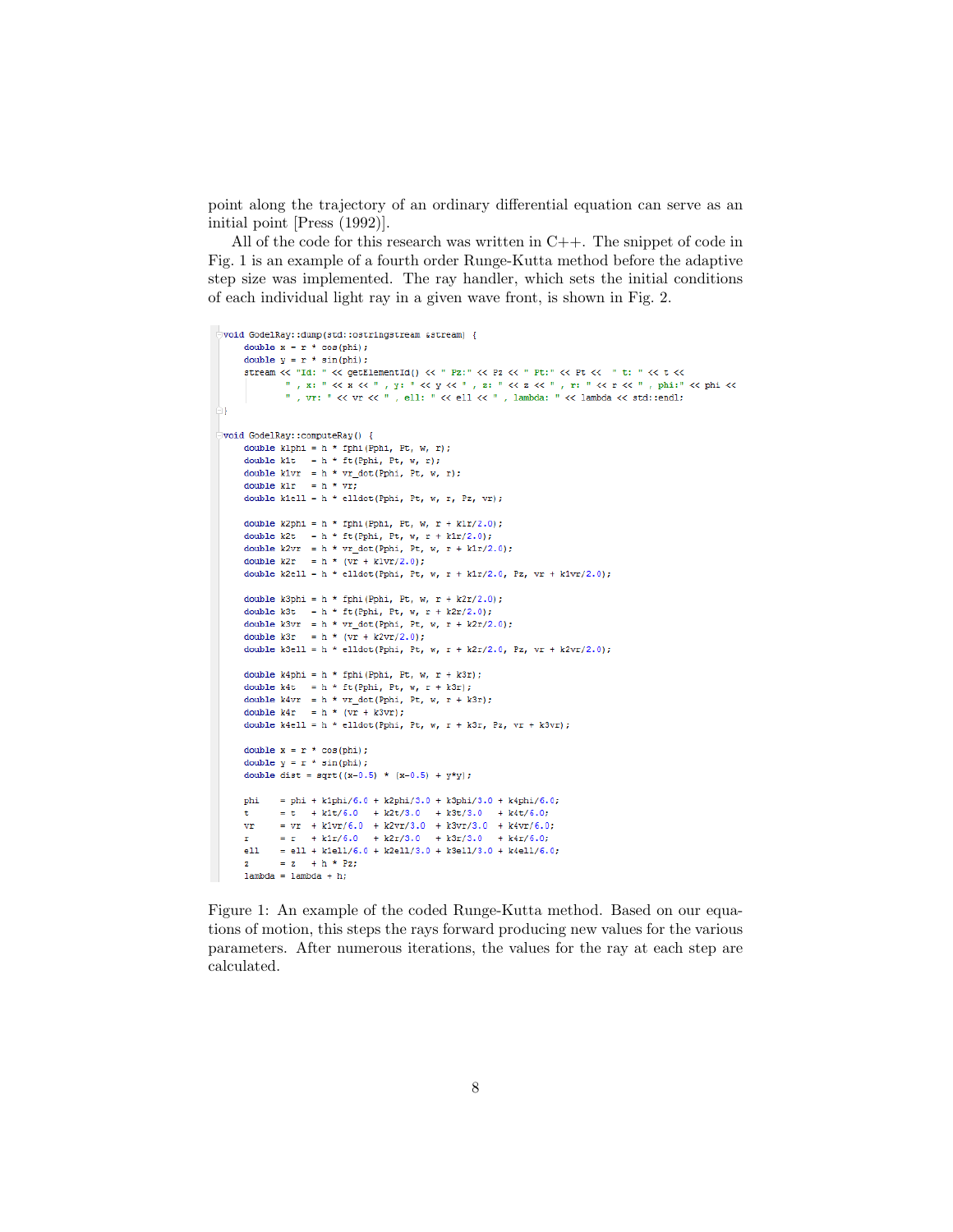```
Void GodelRavHandler::init() {
     int numRaysDim1 = (int) getArgument("nrays1");<br>int numRaysDim2 = (int) getArgument("nrays2");
      \text{double stepsize} = \text{getArgument}(\text{"stepsize");}for(int i=1; i<numRavsDim1; i++) {
            for (int j = 1; j < numRaysDim2; j++) {
                  double v
                                               = 1.0double r= 0.5;double Pt
                                                 = getArgument("Pt");
                  \begin{aligned} \text{double P1} &= \text{y} \text{exp}(\text{number}(r, r)) \\ \text{double Pphilim1\_val} &= \text{Pphi\_lim}(Pr, r); \\ \text{double Pphilim2\_val} &= \text{Pphi\_lim}(Pr, r); \end{aligned}double Pphi
                                                 =\texttt{Pphilim2\_val } + ((double) \texttt{i}) \cdot * (\texttt{Pphilim1\_val-Pphilim2\_val}) / \texttt{numRayplim1};-\texttt{GodelRay::func\_Pz(Pphi, w, r)} - ((double))/\texttt{numRayslim2*2*GodelRay::func\_Pz(Pphi, w, r)}double Pz
                  double vr
                                                 = GodelRay::func_vr(Pphi, Pt, w, r, Pz);
                   addElement (new GodelRay (w, r, Pphi, Pt, Pz, vr, stepsize));
                   addElement (new GodelRay (w, r, Pphi, Pt, Pz, -vr, stepsize));
void GodelRayHandler::setParameters() {
      addParameter("nrays1", 16);
      addParameter("nrays2", 4);
      \label{eq:addParam} \begin{split} \texttt{addParameter}\,(\texttt{"Pt", -1.414213462})\,;\\ \texttt{addParameter}\,(\texttt{"stepsize", 0.01})\,; \end{split}
```
Figure 2: A portion of the ray handler from the code. The handler's function is to generate the points that will later be plotted for visualization.

### 8 Wave Fronts of Constant Time

Null wave fronts of constant coordinate time in the Gödel spacetime created by point sources both at, and away from, the origin are explored. Wave fronts originating at points away from the origin are heavily impacted by the noncausal features of the metric.

We begin by considering the wave front in the  $z = 0$  plane emitted from a point source at the origin. The wave front is the surface of constant  $t$  given  $r_o = 0$ ,  $p_z = 0$ , and  $p_\phi = 0$  while varying  $\phi_o$  in the range zero to  $2\pi$ . At any given time, the wave front itself is circular. Figure 3 shows that the wave front expands from the origin to the radius  $r<sub>G</sub>$  and rebounds, closing back up to a point before expanding out again. The local directions of null geodesics in these expanding wave fronts, shown in Fig. 4, help display the rotational aspects of the Gödel spacetime. Because  $r_G$  is a null curve, the wave front rotates faster as it gets closer to  $r_G$ .

Six plots at successive times of constant coordinate time wave fronts emitted from a point source at the origin are shown in Fig. 5. The wave front begins as a sphere and, since the rays that travel more radially, with lower  $p<sub>z</sub>$  values, reach the radius  $r<sub>G</sub>$  first, they rebound earlier than rays travelling more along the axis of the cylinder. Each individual ray travels in a helical motion as in Fig. 6. Since these rays all pass repeatedly through points on the z axis, the circle's worth of points with the same  $p_z$  value and differing initial  $\phi$  values collapse simultaneously along the  $z$  axis. There are always at most two twist points, and the wave front cycles in visual appearance between the second and final pictures.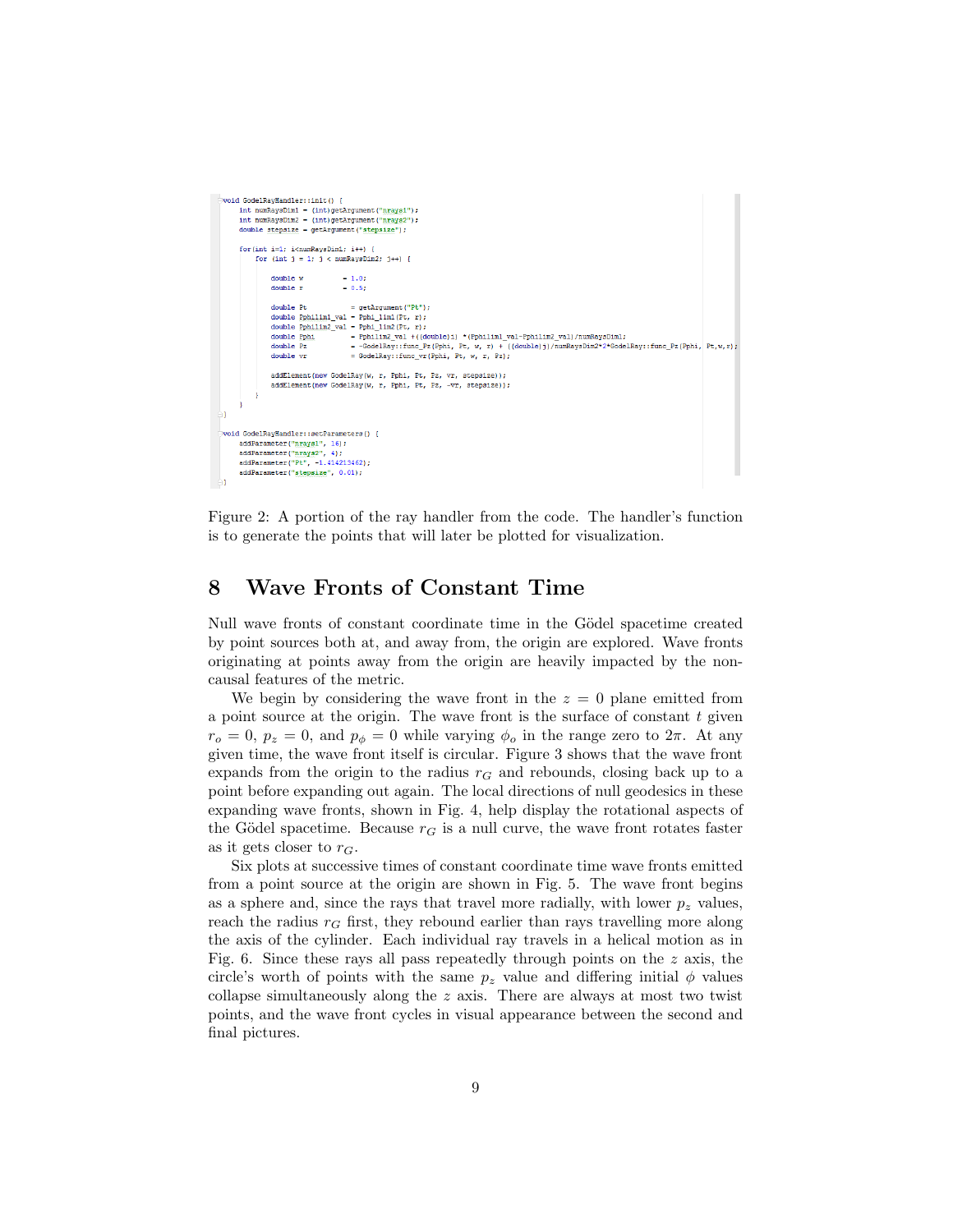Towards the end of the wave front, we see a cusp ridge. Cusp ridges are stable features of wave front singularities in the sense that small perturbations of the system do not remove them  $[Arnol'd(1992)]$ . This form of wave front singularity is common in wave fronts with axial symmetry. The cusp ridges appear when a circular portion of the wave front with the same  $p<sub>z</sub>$  value, but different intial  $\phi$  values catches up with and passes a different circle with a slightly larger  $p_z$  value.

Next, we consider wave fronts emitted by a point source away from the origin in the  $z = 0$  plane. These wave fronts will still be from the viewpoint of an observer standing at the origin. Figure 7 shows the advancement of the coordinate time,  $t$ , as a function of the radial coordinate,  $r$ , for a null geodesic with initial conditions  $r_0 = 0.5$ ,  $\phi_0 = t_0 = z_0 = 0$ ,  $p_t = +1$ ,  $p_{\phi} = 0.35$ , and  $p_z = 0$ . In terms of the affine parameter, both the t and r coordinates advance smoothly in s, but the time coordinate undergoes a brief period where it decreases with the affine parameter, leading to the loop in Fig. 7. As a result, the null geodesic exits the observable region  $r < r<sub>G</sub>$  at time  $t<sub>A</sub>$  and re-enters at an earlier time  $t_B$ .

Figure 8 shows a constant time wave front emitted from  $r_0 = 0.5$ , in the  $z = 0$  plane. To achieve an sphere's worth of initial directions,  $p_{\phi}$  is varied and  $v_{r0}$  is allowed to take on positive and negative values. As with the wave fronts emitted at the origin, we use  $x = r\cos\phi$  and  $y = r\sin\phi$  to plot the spatial positions, even though we ultimately consider the wave front outside  $r = r_G$  to be un-observable. This choice does, however, allow us to highlight the fact that a blue sky metamorphoses occurs outside the observable region. This portion of the wave front re-enters the observable region and connects to the portion of the wave front that proceeded uniformly from the point source.

Because these wave fronts are not expanding from the origin, the axial symmetry is broken and new wave front singularities arise. We see the appearance of a portion of the wave front "out of thin air" or "out of the blue sky." This segment of the wave front has a "sickle" shape [Arnol'd(1992)]. These sickles connect to the main portion of the wave front and two cusp singularities appear, although only one is inside the observable region. Following the wave front in time, a new set of sickles breaks free from the main wave front and vanishes, again outside the observable region.

Figure 9 shows the appearance of a portion of the constant time wave front that has entered the observable region due to the blue sky metamorphosis. This initially disconnected portion of the wave front merges with the outward expanding wave front slightly later. In Fig. 8, we see two views of the wave front at the same time from the top and bottom. We once again see the formation of cusp ridges towards both ends of the wave front. Unlike with the  $r_0 = 0$  case however, the twist points and circular cusp ridges are no longer symmetric with a line parallel to the z axis. Each circular cusp ridge tilts relative to the  $x - y$ plane. In addition, there is a new cusp ridge along the bottom where the sickles from the blue sky metamorphosis have joined the overall wave front.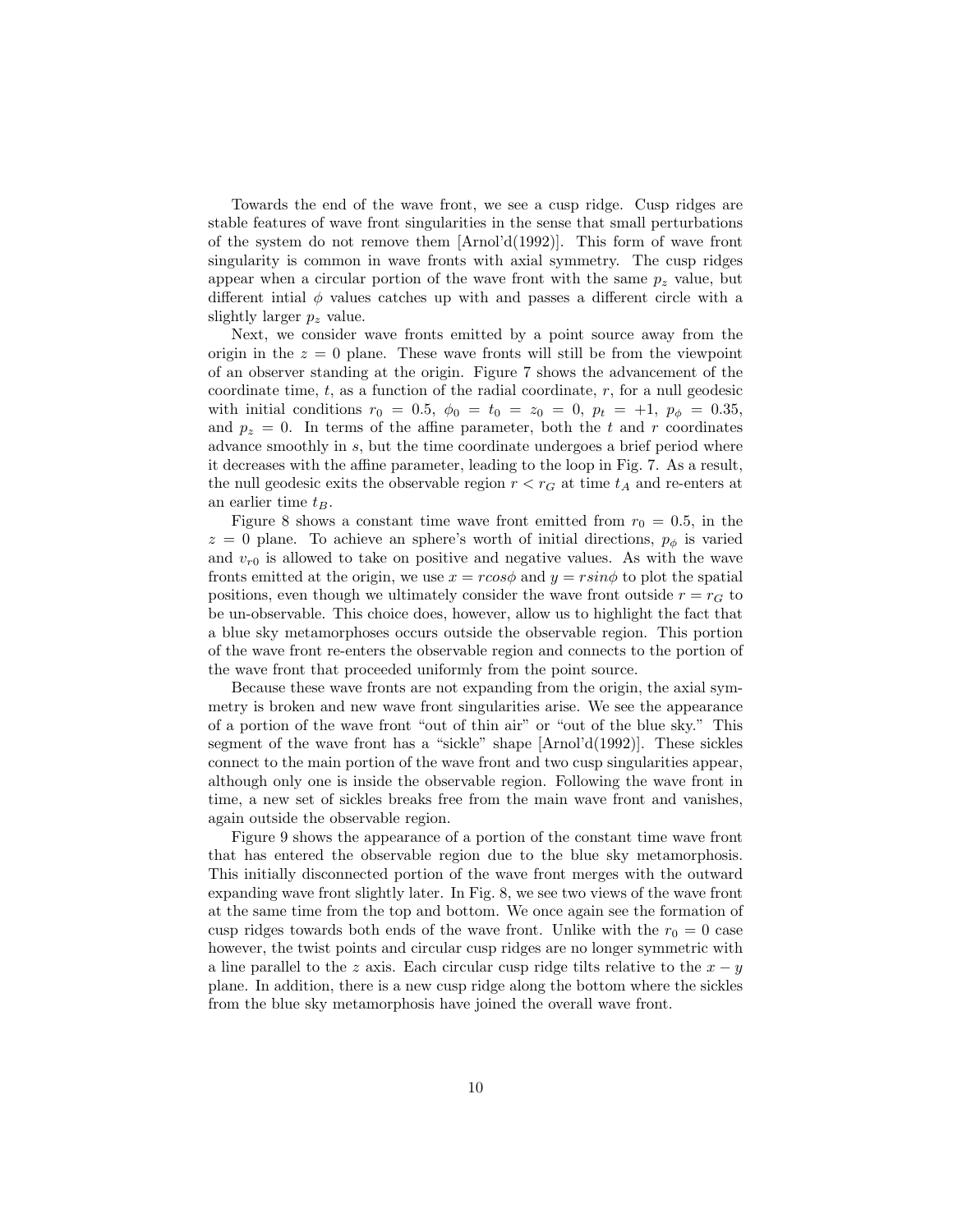### 9 Wave Fronts of Constant Distance

The Gödel metric is given by

$$
ds^{2} = dz^{2} - A dt^{2} + \frac{2}{\omega^{2}} dr^{2} - C d\phi^{2} + B dt d\phi,
$$
 (28)

Inside the observable region,  $r < r_G$ , we will introduce a time-like coordinate  $\tau$ related to t and  $\phi$  by

$$
d\tau = \sqrt{A}dt - \frac{B}{2\sqrt{A}}d\phi.
$$
 (29)

In terms of this new coordinate, we see that the metric becomes diagonal and there is no mixing of the  $\tau$  and  $\phi$  coordinates:

$$
ds^{2} = -d\tau^{2} + \frac{2}{\omega^{2}}dr^{2} + dz^{2} + \left(\frac{B^{2}}{4A} - C\right)d\phi^{2}.
$$
 (30)

The function in front of  $d\phi^2$ ,

$$
\frac{B^2}{4A} - C = \frac{2}{\omega^2} (\sinh^4 r + \sinh^2 r),
$$

is manifestly positive, so under this coordinate transformation, we can define a physical distance  $\delta_p$  along the light ray by integrating

$$
\delta_p = \int_i^f ds \sqrt{\frac{2}{\omega^2} \dot{r}^2 + \dot{z}^2 + \frac{2}{\omega^2} (\sinh^4 r + \sinh^2 r) \dot{\phi}^2}
$$
(31)

for  $r < r_G$ .

Outside the observable region, we introduce a coordinate Φ defined by

$$
d\Phi = \sqrt{C}d\phi - \frac{B}{2\sqrt{C}}dt.
$$
\n(32)

In terms of this coordinate, the metric takes the form

$$
ds^{2} = -d\Phi^{2} + \left(\frac{B^{2}}{4C} - A\right)dt^{2} + \frac{2}{\omega^{2}}dr^{2} + dz^{2}
$$
 (33)

and the term in front of  $dt^2$ ,

$$
\frac{B^2}{4C} - A = \frac{2}{\omega^2} \left( \frac{2 \sinh^2 r}{\sinh^2 r - 1} - 1 \right),
$$

is positive for  $r > r_G = \log(1 + \sqrt{2})$ . In these coordinates,  $d\Phi$  measures a time interval and the spatial 3-metric is identified by the remaining three terms. Thus for  $r > r_G$ , the physical distance is integrated from

$$
\delta_p = \int_i^f ds \sqrt{\frac{2}{\omega^2} \dot{r}^2 + \dot{z}^2 + \frac{2}{\omega^2} \left(\frac{2 \sinh^2 r}{\sinh^2 r - 1} - 1\right) \dot{t}^2}.
$$
 (34)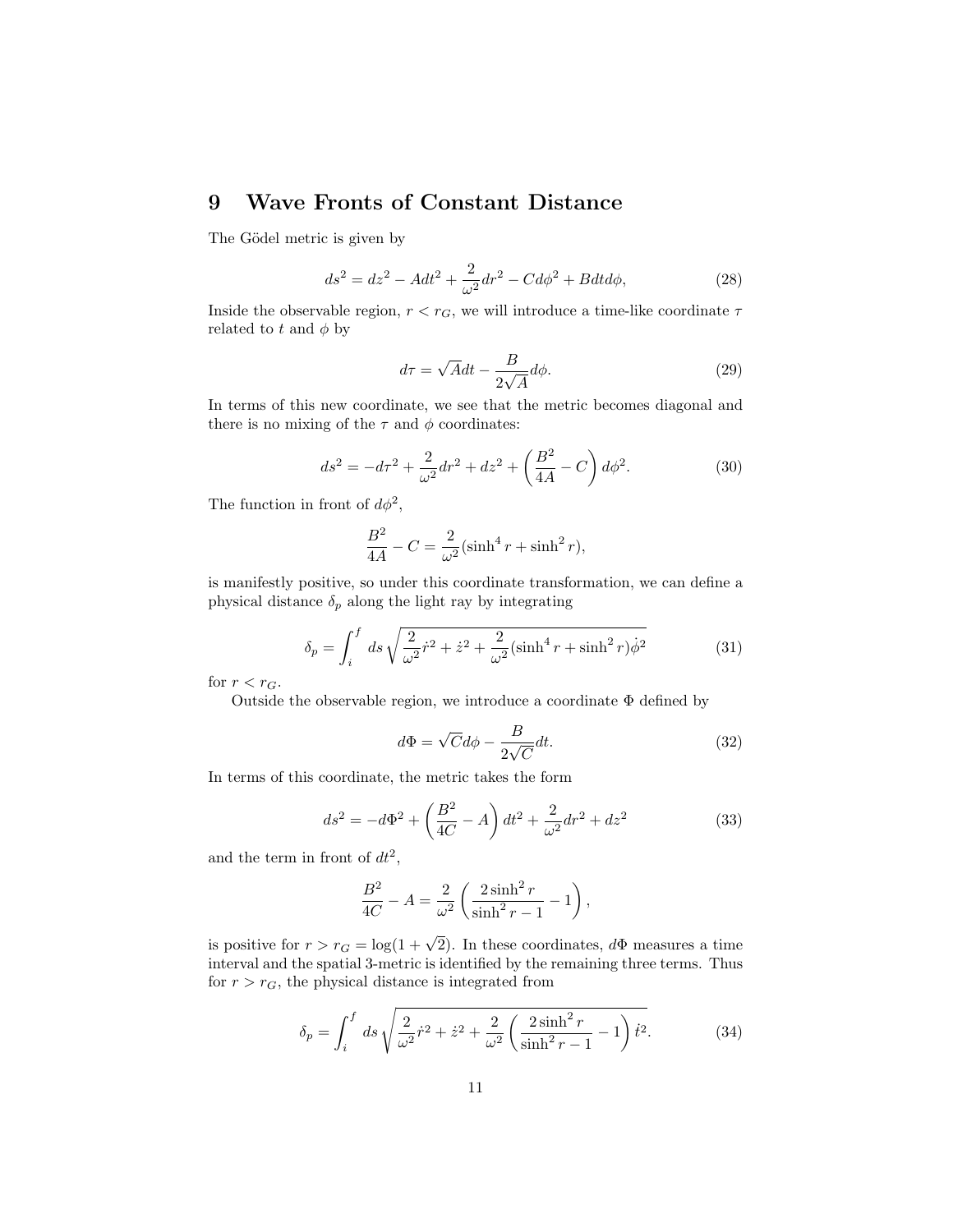In practice, we are integrating the null geodesics, Eqs. 18-22 numerically. To keep track of the physical distance along the null geodesics, we simultaneously integrate a sixth ordinary differential equation

$$
\dot{\delta}_p = \begin{cases}\n\sqrt{\frac{2}{\omega^2}v_r^2 + p_z^2 + \frac{2}{\omega^2}(\sinh^4 r + \sinh^2 r)f_\phi^2} & r < r_G \\
\sqrt{\frac{2}{\omega^2}v_r^2 + p_z^2 + \frac{2}{\omega^2}(\frac{2\sinh^2 r}{\sinh^2 - 1} - 1)f_t^2} & r > r_G\n\end{cases}
$$
\n(35)

where we have used the form of the differential equations. We will use the boundary condition  $\delta_p = 0$  at  $s = 0$ . By construction, the physical distance  $\delta_p$ will be a monotonically increasing function along the null geodesics, regardless of the origin of the wave fronts. At the boundary  $r = r_G$ , the physical distance  $\delta_p$  is continuous with a discontinuity in the first derivative.

Three successive constant  $\delta_p$  wave fronts are shown in Fig. 10 for a null wave front emitted from the origin. We see that the overall shape of the constant  $delta_p$  wave fronts are similar to those of constant t, except that the cusp ridges have vanished. Rings with the same  $p_z$  values remain stacked and do not pass each other as they do in the constant time case. The constant  $\delta_p$  wave fronts rotate in the same manner as the constant  $t$  wave fronts.

Three successive wave fronts of constant  $\delta_p$  for wave fronts emitted from  $r_0 = 0.5$  are shown in Fig. 11. The light rays that make up the wave front continue to leave and re-enter the  $r < r<sub>G</sub>$  observable region, and so in the central panel of this figure, we do see a disconnected portion of the wave front re-entering the observable region, but we do not see any blue sky metamorphoses. There is simply a portion of the wave front that has exited the observable region and is re-entering after traveling some physical distance. Also note that the cusp ridges present in the constant time wave fronts have disappeared.

#### 10 Discussion

Wave fronts of null geodesics in the Gödel spacetime emitted both at, and away from, the origin are examined. The non-causal features of the spacetime manifest themselves for wave fronts emanating from a point at  $r_0 \neq 0$  since null geodesics extend outside the radius  $r = r<sub>G</sub>$  and the time coordinate along these geodesics is not progressing at a constant rate. In this case, a blue sky metamorphosis are developed where a portion of the wave front appears spatially disconnected from the main wave front.

Wave fronts of constant physical distance provide further insight into the evolution of wave fronts in the Gödel universe. The cusp ridges present in the constant time wave fronts vanish here. The removal of what is generally considered to be a stable feature under small system perturbations is interesting and is a potential topic of further investigation.

Though these properties are interesting in their own right, the main reason we are looking at the Gödel metric is to learn about the similar Kerr metric.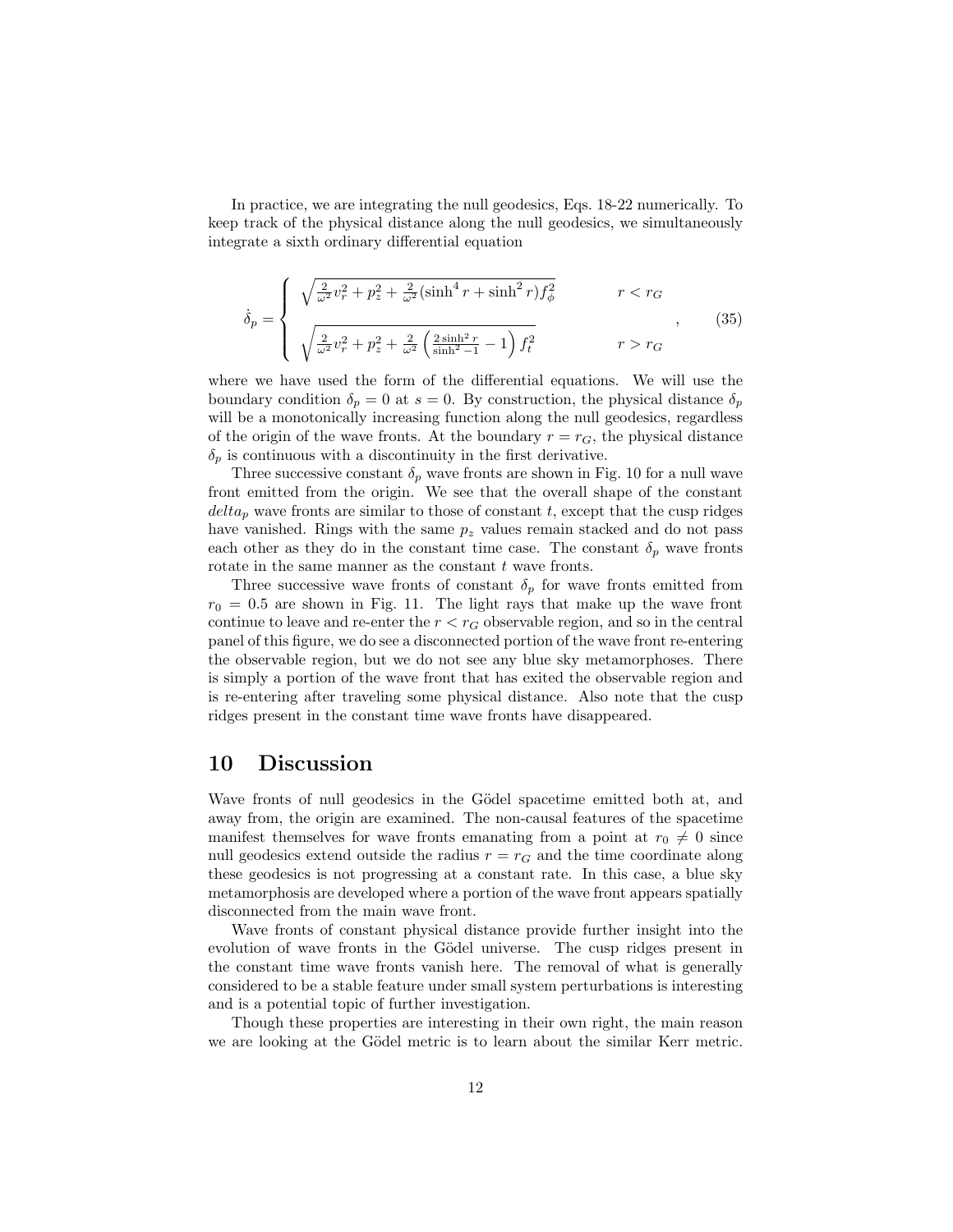Both metrics have off-diagonal terms associated with rotational features. Another similarity is with the extreme Kerr (spin parameter  $a^2 > m^2$ ) solutions, wherein closed time-like curves are allowed. Thus, the work done on the Gödel universe regarding the idea of constant physical distance will be applied directly to the Kerr metric.

#### Acknowledgements

The author extends a special thanks to his mentor Dr. Thomas Kling for his guidance in physics and in life in general. The author also thanks Eric Grotzke for developing the software platform that produced most of the visualizations presented in this thesis.



Figure 3: Three null geodesics with  $p_z = 0$  originating at  $r_0 = 0$ . The solid, short dashed, and long dashed geodesics correspond to initial  $\phi$  values 0,  $\pi/4$ , and  $\pi/2$ . Each null geodesic's path forms a closed loop extending out to the and  $\pi/2$ . Each null geodesic's path forms a c<br>lightly dashed circle of radius  $r_G = \log(1 + \sqrt{2})$ .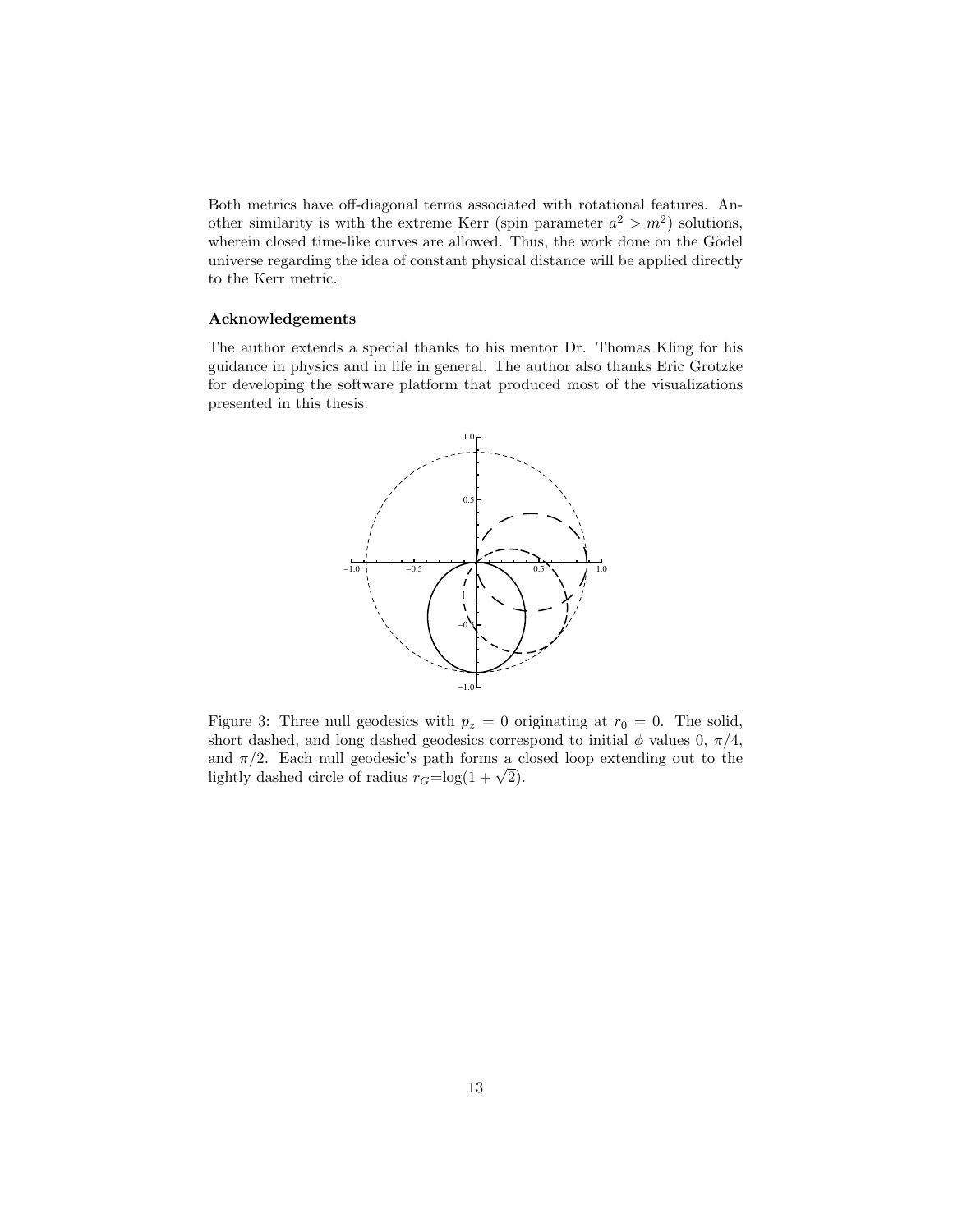

Figure 4: Dots outline two null geodesic wave fronts of constant coordinate time emitted by a point source at the origin for  $p_z = 0$ . The inner wave front is at a time  $t_1$ , with the outer wave front at a later time  $t_2$ . The solid curves show the local directions of the null geodesics. The front expands outwards with increasing rotation as the distance from the source increases.



Figure 5: Null wave fronts of constant coordinate time emitted from a point source at the origin. The z axis points towards the upper right corner, and the viewpoint is fixed in all frames. An initial spherical front develops a set of cusp ridges as the wave front stretches vertically and oscillates radially. The wave front cycles between the second and sixth frame as time advances.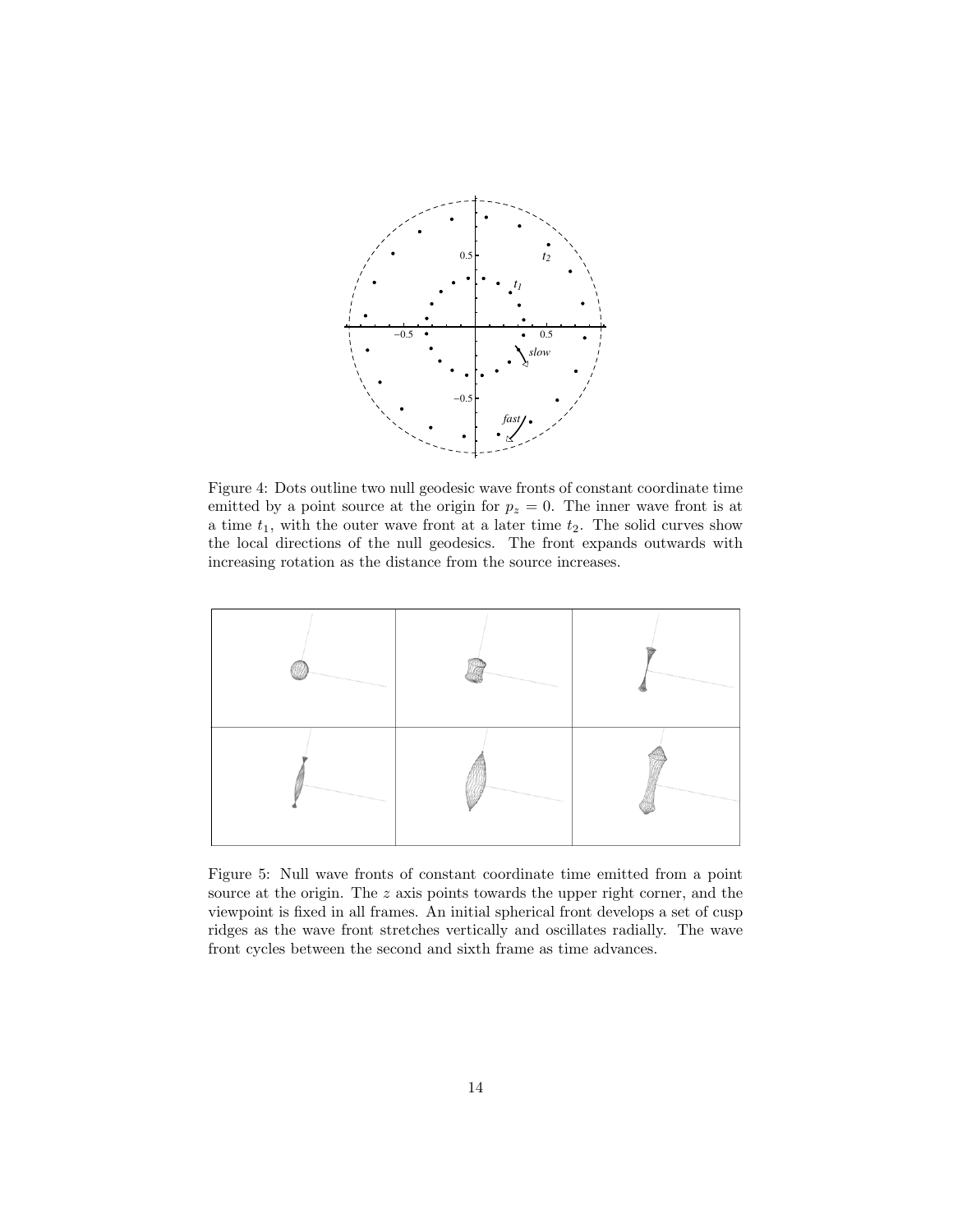

Figure 6: A null geodesic with  $p_z = 0.125$  and initial  $\phi_0 = 0$ . The positive y axis points towards the upper right. The null geodesic is an ellipse in the x-y plane and spirals upwards in the positive z-direction.



Figure 7: Plot of coordinate time vs. the radial component for a null geodesic with  $p_z = 0$  and initial  $p_{\phi} = 0.35$  originating at  $r_0 = 0.5$ . The dotted line shows the radius  $r_G = \log(1 + \sqrt{2})$ . Upon crossing this radius, the time coordinate loops back such that the time of re-entry,  $t_B$ , is less than the time of exit,  $t_A$ .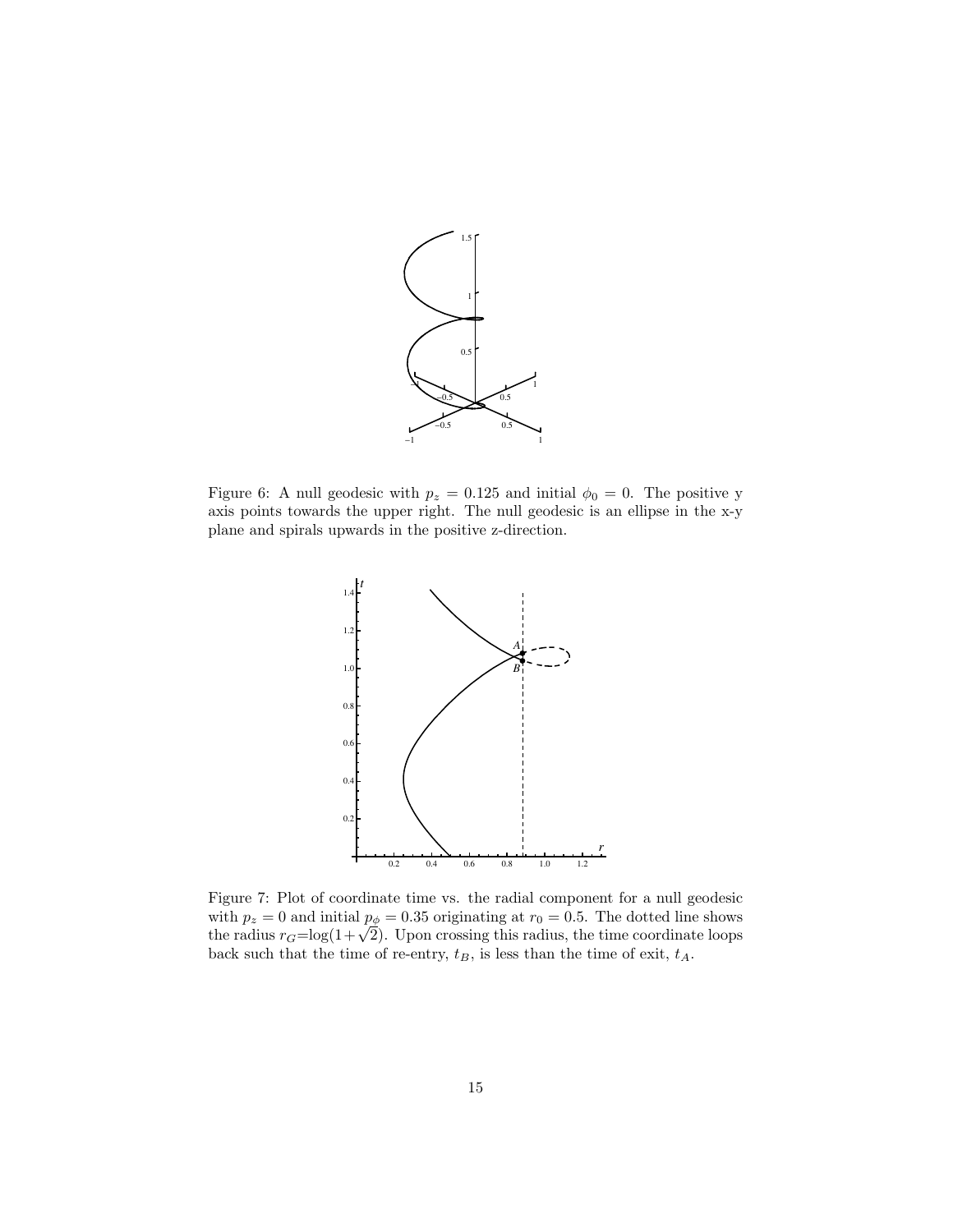

Figure 8: A top and bottom view at the same time of a wave front of light emitted from a position  $r_0 = 0.5$  at a late time. A cusp ridge forms along the bottom side of the wave front where the lips of the blue sky metamorphosis have attached. The top view shows a cusp ridge on each end of the wave front



Figure 9: On the left, a portion of the wave front created in a blue sky metamorphosis appears along the cylinder of radius  $r<sub>G</sub>$  centered at the origin and then combines with the main wave front,as shown at a later time on the right. The positive z axis points into page.



Figure 10: Wave fronts of constant physical distance in the Gödel space time emitted from the origin. The z axis is oriented up and towards the right to best show the features of the wave front. The cusp ridge present in the constant time wave fronts is missing in the wave fronts of constant physical distance.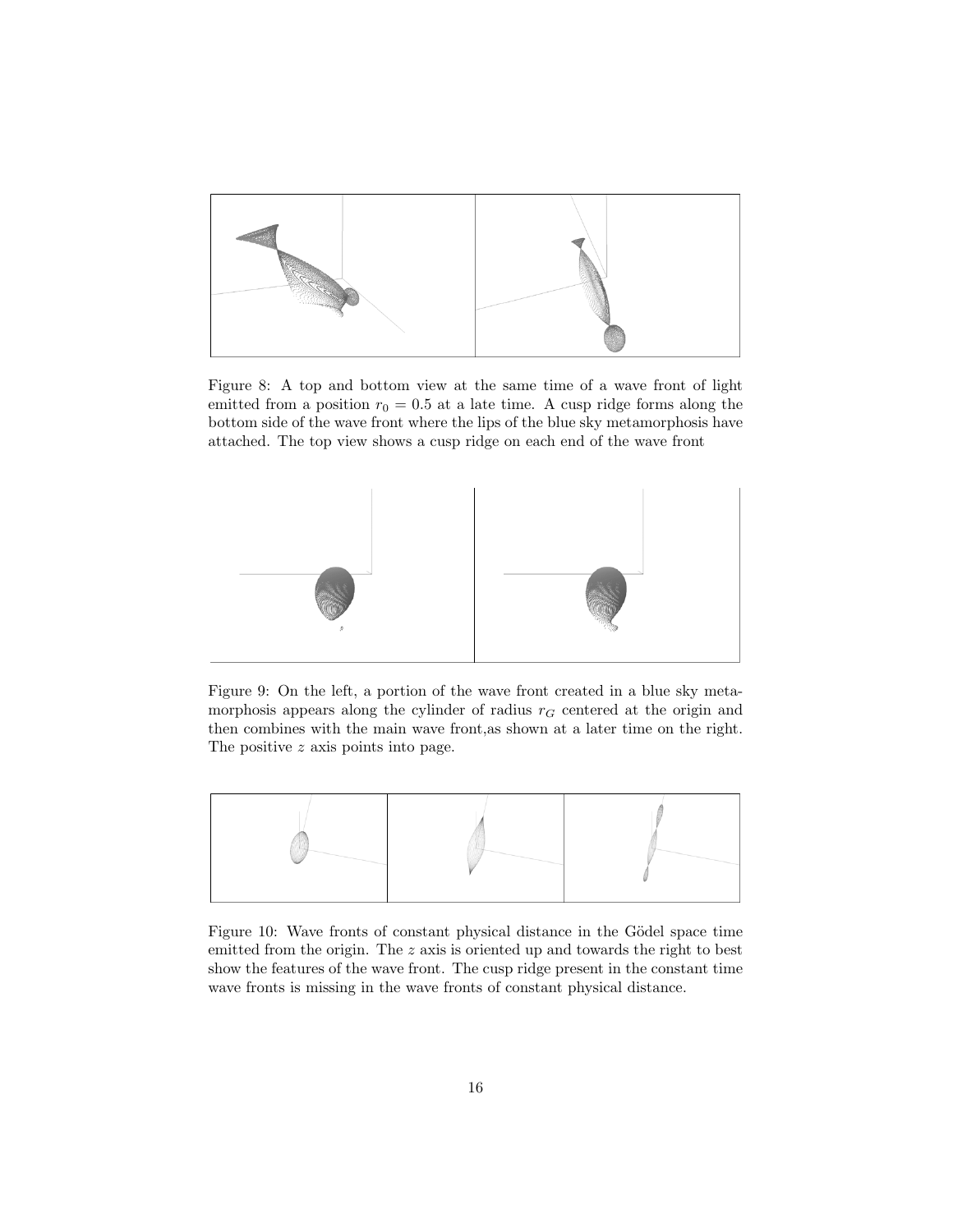

Figure 11: Wave fronts of constant physical distance emitted from  $r_0 = 0.5$ . The cusp ridge vanishes compared to the wave fronts of constant time. Portions of the wave front continue to re-enter from outside the observable region  $r < r_G$ , but no longer demonstrate the blue sky metamorphosis. The  $z$  axis is oriented slightly into the page to best show the detached incoming portion of the constant distance wave front.

#### References

- [Einstein (1916)] A. Einstein, The Foundation of the General Theory of Relativity, Ann. der Physik 49, 769, (1916)
- [Maxwell (1865)] J. Maxwell, A dynamical theory of the electromagnetic field, Philosophical Transactions of the Royal Society of London. 155: 459–512., (1865)
- [Hartle (2003)] J. Hartle, Gravity: An Introduction to Einstein's General Relativity, Addison-Wesley, (2003)
- [Hawking & Ellis(1973)] S. Hawking & G.F.R. Ellis, The Large Scale Structure of Space-time, Cambridge University Press (1973)
- [Alexander (2016)] G. Alexander, http://www2.warwick.ac.uk/fac/sci/ physics/current/teach/module\_home/px436/notes/lecture12.pdf, (2016)
- [Stephani et al. (2003)] H. Stephani, http://catdir.loc.gov/catdir/ samples/cam033/2002071495.pdf, (2003)
- [Carroll (2001)] S. Carroll, https://preposterousuniverse.com/ wp-content/uploads/2015/08/grtinypdf.pdf, (2001)
- [Kurki-Suonio (2012)] H. Kurki-Suonio, http://www.helsinki.fi/ ~hkurkisu/cosmology/Cosmo3.pdf, (2012)
- $[Gödel(1949)]$  K.  $Gödel$ , Rev. Mod. Phys. **21**, 447-450  $(1949)$
- [Earman (1995)] J. Earman, Bangs, Crunches, Whimpers and Shrieks: Singularities and Acausality in Relativitistic Spacetimes, Oxford Univ. Press (1995)
- [Press (1992)] Press, William H. and Teukolsky, Saul A. and Vetterling, William T. and Flannery, Brian P., Numerical Recipes in C (2Nd Ed.): The Art of Scientific Computing, Cambridge University Press (1992)